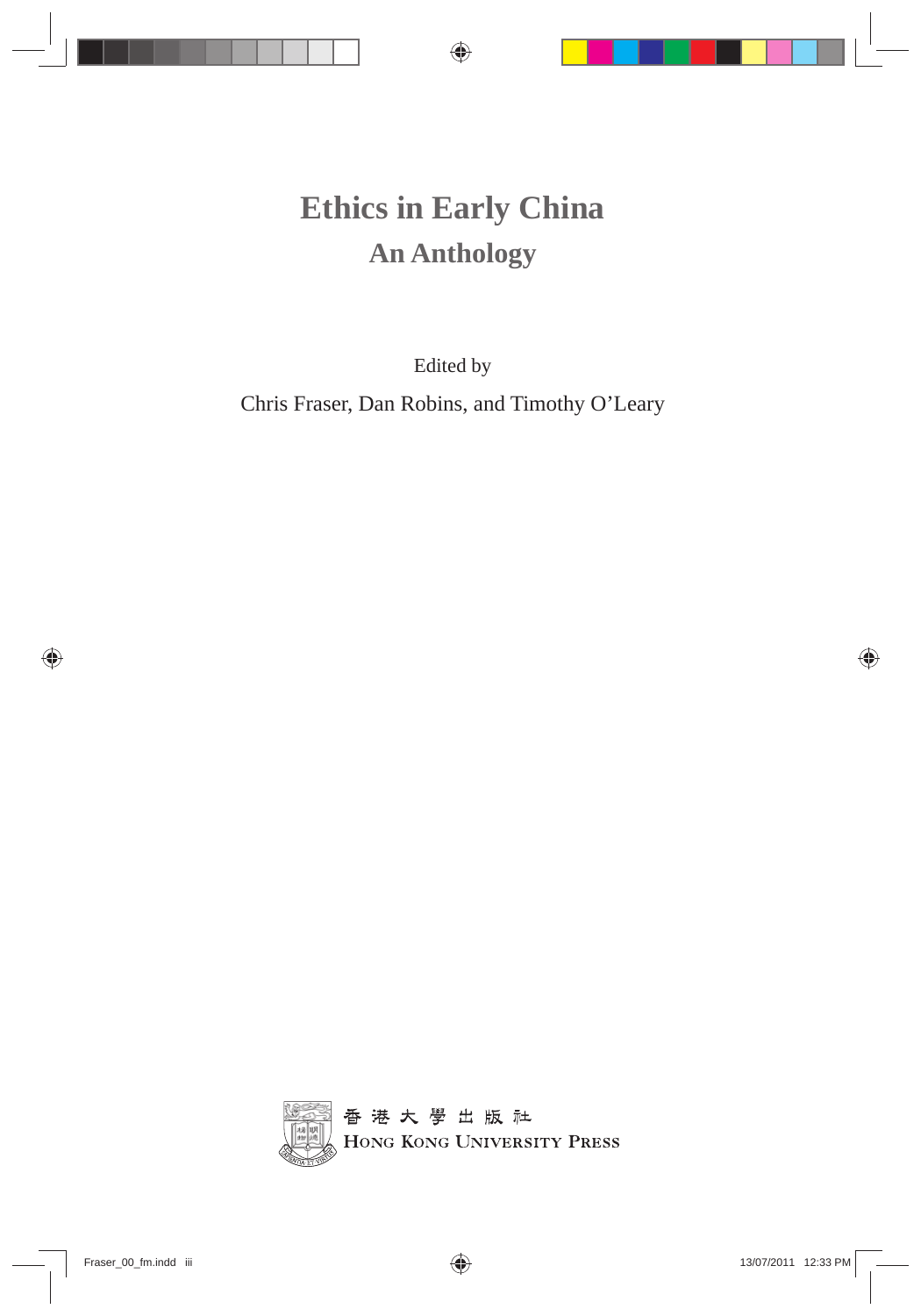This publication was generously supported by a subvention from the Department of Philosophy, University of Hong Kong.

**Hong Kong University Press**

14/F Hing Wai Centre 7 Tin Wan Praya Road Aberdeen Hong Kong www.hkupress.org

© Hong Kong University Press 2011

ISBN 978-988-8028-93-1

All rights reserved. No portion of this publication may be reproduced or transmitted in any form or by any means, electronic or mechanical, including photocopy, recording, or any information storage or retrieval system, without permission in writing from the publisher.

British Library Cataloguing-in-Publication Data A catalogue record for this book is available from the British Library.

#### 10 9 8 7 6 5 4 3 2 1

Printed and bound by Kings Time Printing Press Ltd., Hong Kong, China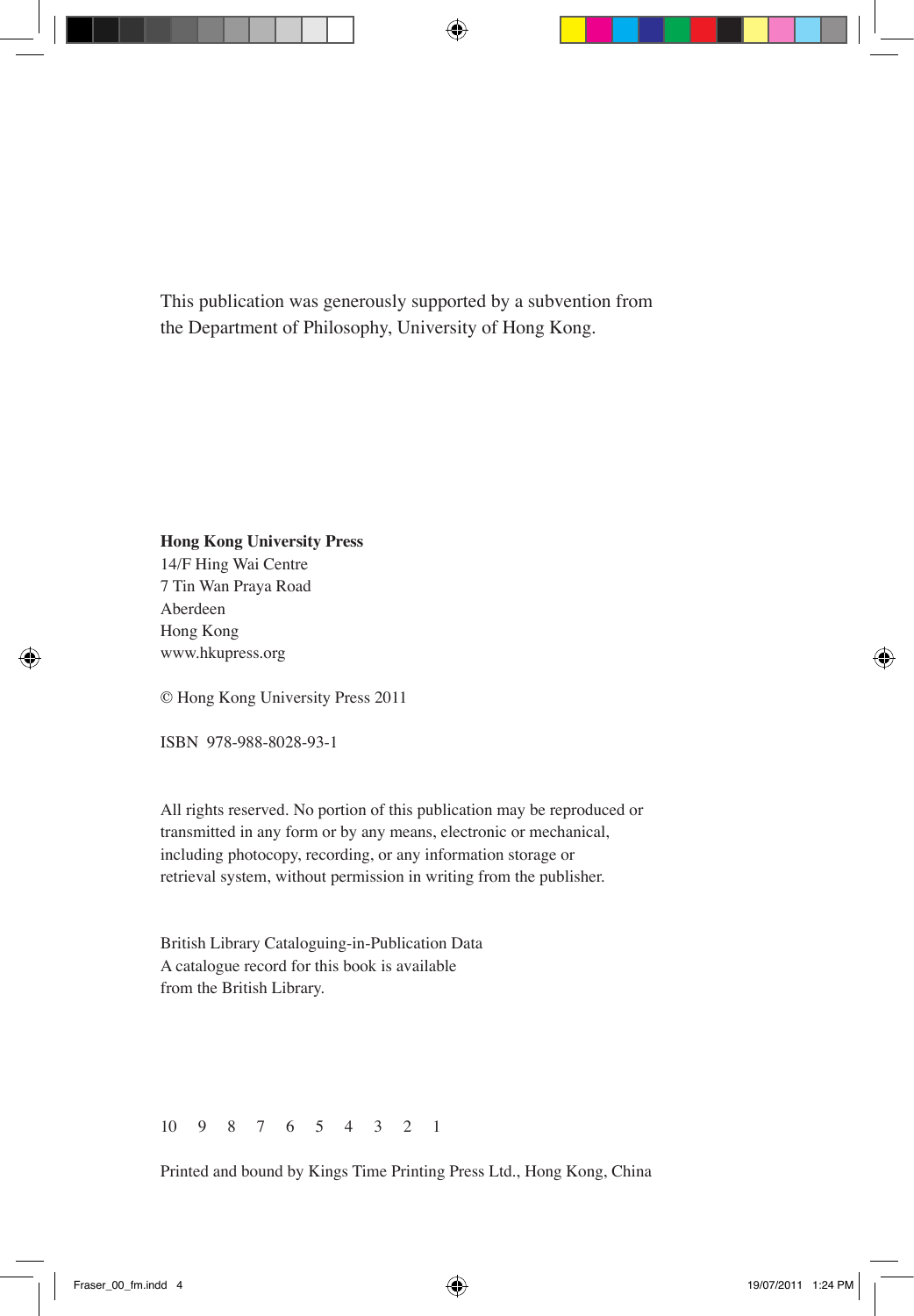## **Contents**

|             | Foreword: The Professor's <i>Dé</i> 德, or the Many-Sided Chad Hansen<br>Donald J. Munro                       | vii  |
|-------------|---------------------------------------------------------------------------------------------------------------|------|
|             | Preface                                                                                                       | xi   |
|             | Contributors                                                                                                  | xiii |
|             | Introduction                                                                                                  | 1    |
| 1.          | <b>Part One: New Readings</b><br>Were the Early Confucians Virtuous?<br>Roger T. Ames and Henry Rosemont, Jr. | 17   |
| 2.          | Mencius as Consequentialist<br>Manyul Im                                                                      | 41   |
| 3.          | No Need for Hemlock: Mencius's Defense of Tradition<br><b>Franklin Perkins</b>                                | 65   |
| $4_{\cdot}$ | Mohism and Motivation<br>Chris Fraser                                                                         | 83   |
| 5.          | "It Goes beyond Skill"<br>Dan Robins                                                                          | 105  |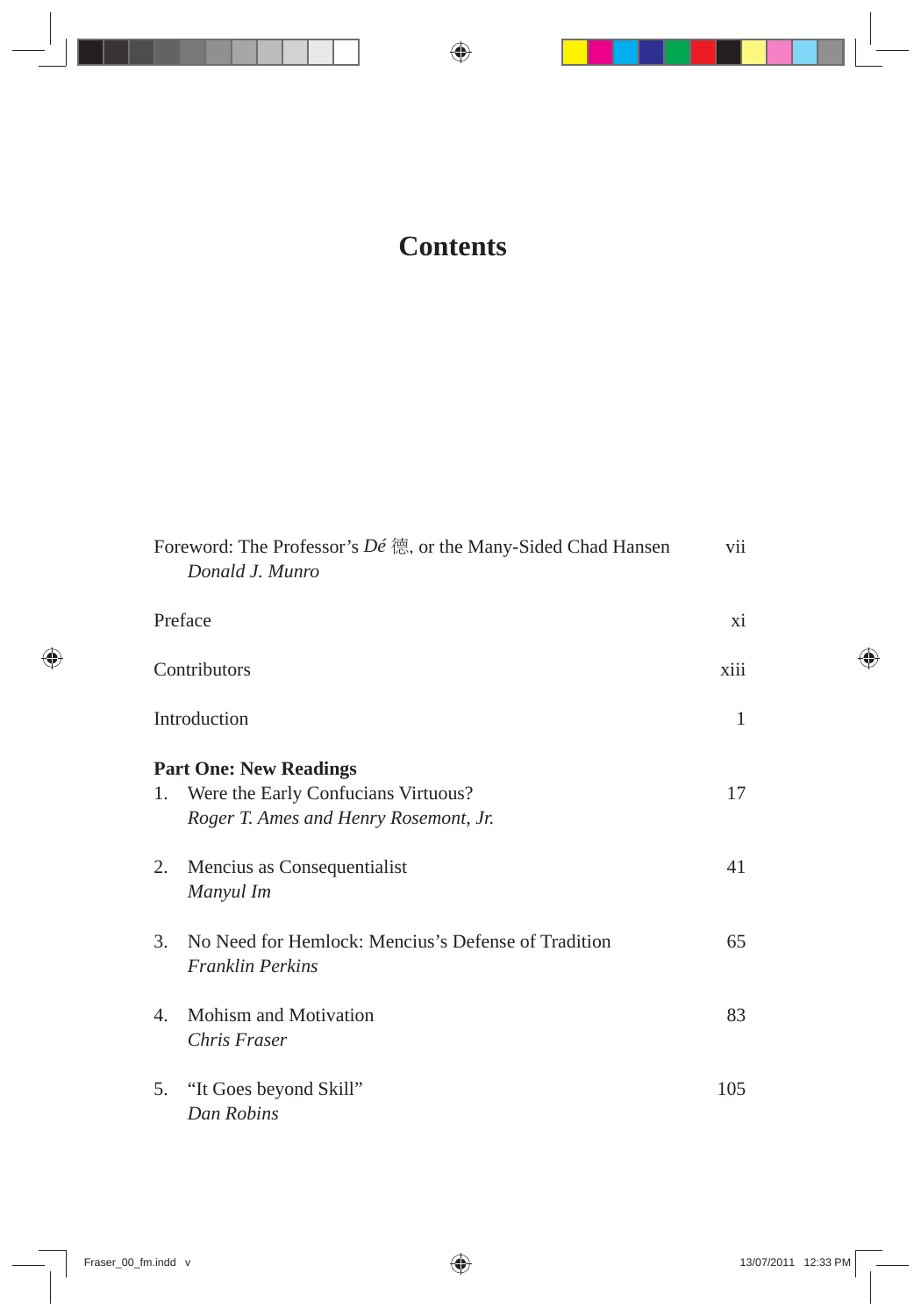| 6. | The Sounds of Zhèngmíng: Setting Names Straight<br>in Early Chinese Texts<br>Jane Geaney                     | 125 |
|----|--------------------------------------------------------------------------------------------------------------|-----|
| 7. | Embodied Virtue, Self-Cultivation, and Ethics<br>Lisa Raphals                                                | 143 |
| 8. | <b>Part Two: New Departures</b><br><b>Moral Tradition Respect</b><br>Philip J. Ivanhoe                       | 161 |
| 9. | Piecemeal Progress: Moral Traditions, Modern Confucianism,<br>and Comparative Philosophy<br>Stephen C. Angle | 175 |
|    | 10. Agon and Hé: Contest and Harmony<br>David B. Wong                                                        | 197 |
|    | 11. Confucianism and Moral Intuition<br>William A. Haines                                                    | 217 |
|    | 12. Chapter 38 of the Dàodéjīng as an Imaginary Genealogy<br>of Morals<br>Jiwei Ci                           | 233 |
|    | 13. Poetic Language: Zhuāngzǐ and Dù Fǔ's Confucian Ideals<br>Lee H. Yearley                                 | 245 |
|    | 14. Dào as a Naturalistic Focus<br>Chad Hansen                                                               | 267 |
|    | Afterword<br>Chad Hansen                                                                                     | 297 |
|    | Index                                                                                                        | 303 |

**vi** *Contents*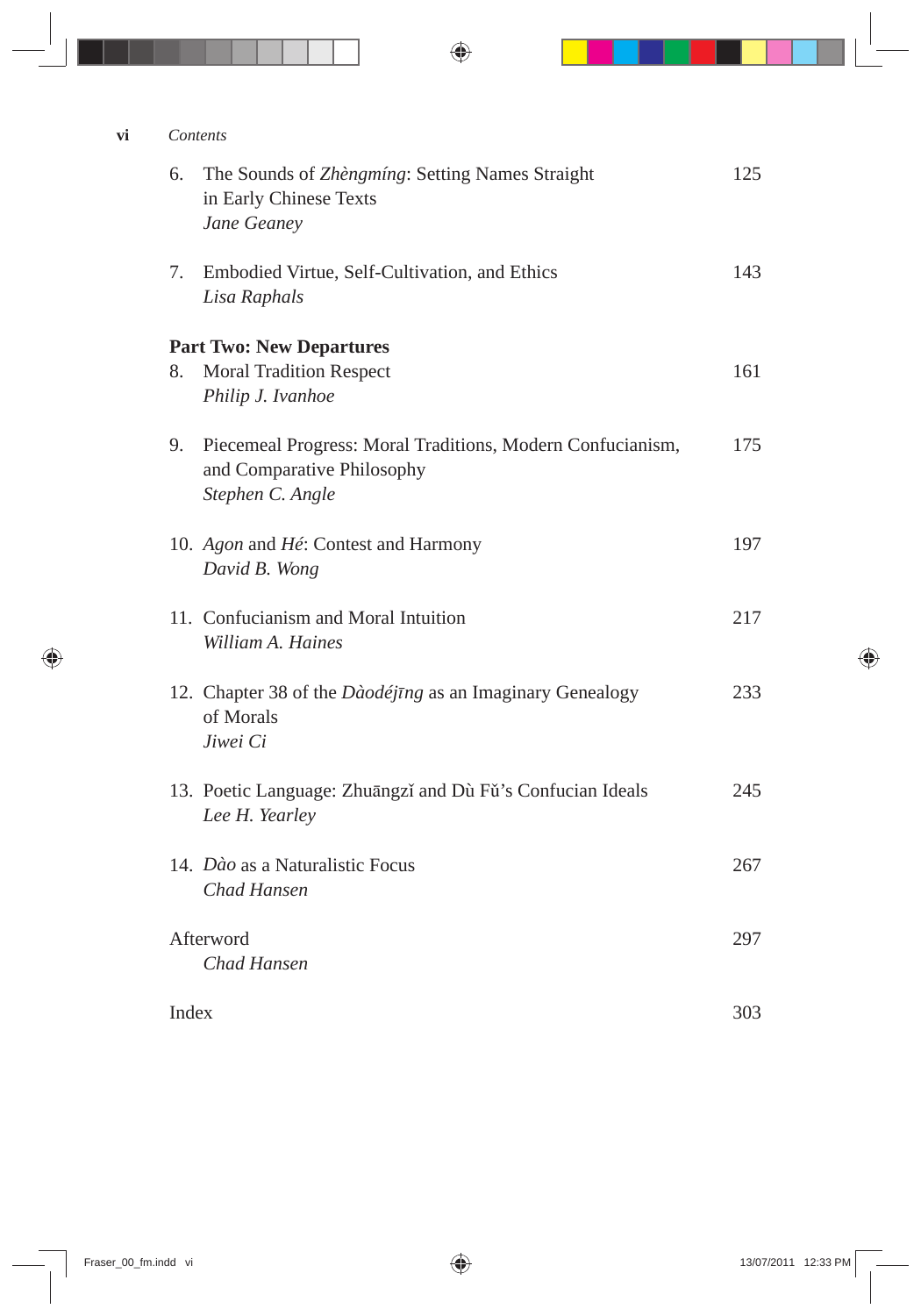### **Contributors**

**Roger T. Ames** is professor of philosophy at the University of Hawai'i at Manoa and editor of *Philosophy East and West*. He has authored many interpretative studies of Chinese philosophy and culture, including *Thinking through Confucius* (SUNY, 1987), *Anticipating China: Thinking through the Narratives of Chinese and Western Culture* (SUNY, 1995), and *Thinking from the Han: Self, Truth, and Transcendence in Chinese and Western Culture* (SUNY, 1997) (all with D. L. Hall). His publications also include translations of Chinese classics, such as *Sun-tzu: The Art of Warfare* (Ballantine, 1993), *A Philosophical Translation of the Daodejing: Making This Life Significant* (with D. L. Hall) (Ballantine, 2001), the *Confucian Analects* (Ballantine, 1998), and the *Classic of Family Reverence: A Philosophical Translation of the* Xiaojing (University of Hawai'i Press, 2009) (the latter two with H. Rosemont). He has most recently been engaged in attempting to define Confucian role ethics (with H. Rosemont) and writing articles promoting a conversation between American pragmatism and Confucianism.

**Stephen C. Angle** received his B.A. in East Asian studies from Yale University and his Ph.D. in philosophy from the University of Michigan. Since 1994 he has taught at Wesleyan University, where he is now professor of philosophy. Angle is the author of *Human Rights and Chinese Thought: A Cross-Cultural Inquiry* (Cambridge, 2002), *Sagehood: The Contemporary Significance of Neo-Confucian Philosophy* (Oxford, 2009), and numerous scholarly articles on Chinese ethical and political thought and on topics in comparative philosophy.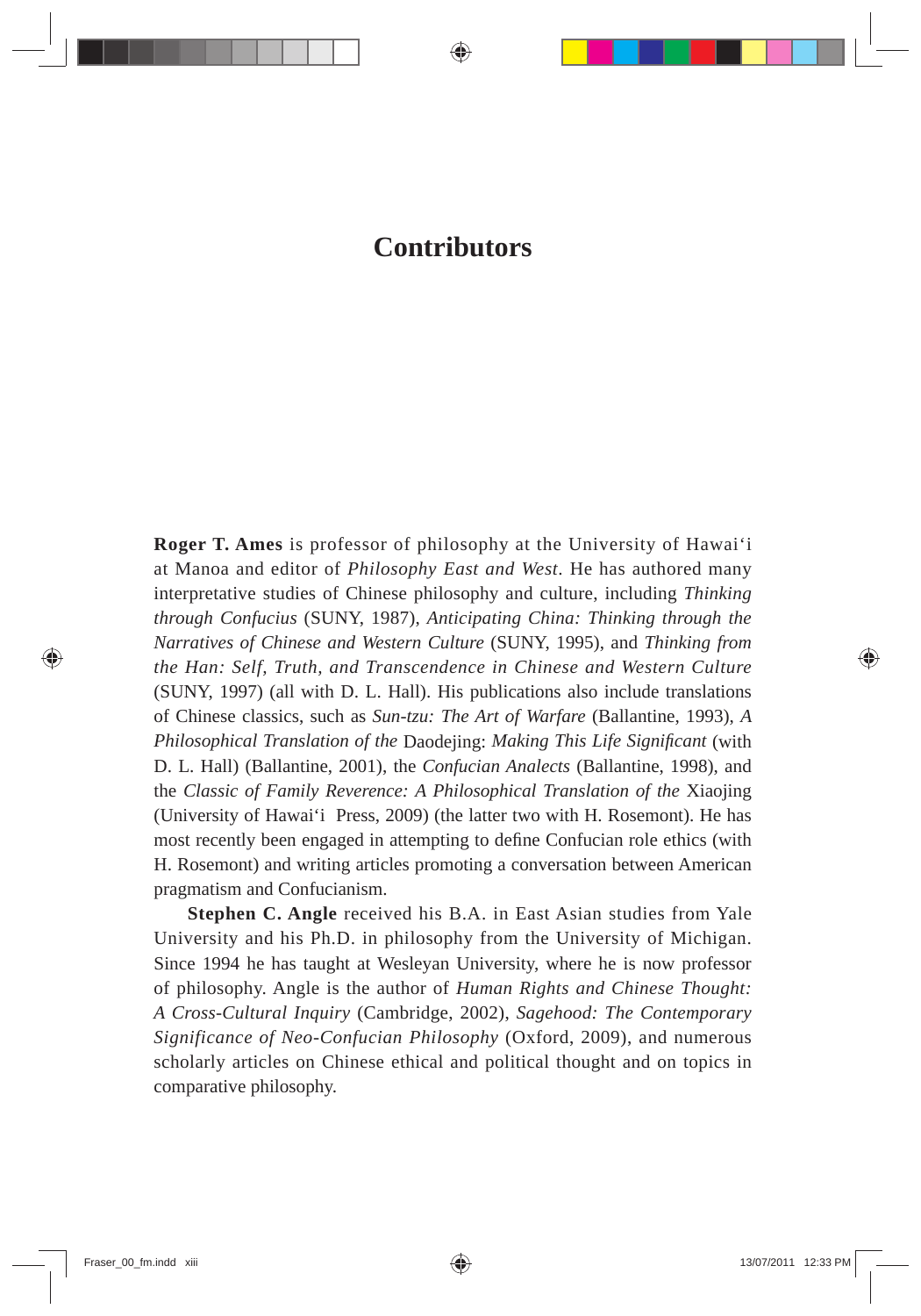**Jiwei Ci** is professor of philosophy at the University of Hong Kong and the author of *Dialectic of the Chinese Revolution: From Utopianism to Hedonism*  (Stanford, 1994) and *The Two Faces of Justice* (Harvard, 2006).

**Chris Fraser** is associate professor in the Department of Philosophy at the University of Hong Kong. He is the author of *The Philosophy of Mozi: The First Consequentialists* (Columbia, forthcoming) and numerous scholarly articles on classical Chinese philosophy of language, ontology, epistemology, ethics, and psychology.

**Jane Geaney**, associate professor of religious studies at the University of Richmond, is the author of *On the Epistemology of the Senses in Chinese Thought* (University of Hawai'i Press, 2002). Her recent essays include "Grounding 'Language' in the Senses: What the Eyes and Ears Reveal about *Ming* 名 (Names) in Early Chinese Texts," *Philosophy East and West* 60 (2010).

**William Haines** holds a Ph.D. in philosophy from Harvard. His publications include "Consequentialism" (*Internet Encyclopedia of Philosophy*), "Aristotle on the Unity of the Just" (*Méthexis*, 2006), "The Purloined Philosopher: Youzi on Learning by Virtue" (*Philosophy East and West* 58:4), and "Hedonism and the Variety of Goodness" (*Utilitas* 22:2).

**Chad Hansen** is emeritus professor in the Department of Philosophy at the University of Hong Kong. He is the author of *Language and Logic in Ancient China* (Michigan, 1983), *A Daoist Theory of Chinese Thought* (Oxford, 1992), and numerous scholarly articles on early Chinese philosophy.

**Manyul Im** is associate professor in the Philosophy Department at Fairfield University. He holds a B.A. in philosophy from the University of California at Berkeley and a Ph.D. in philosophy from the University of Michigan. His philosophical specialization is early Chinese philosophy, but his interests cover a broad spectrum of Asian philosophy as well as ancient Greek thought and the history of Western philosophy and ethical theory. He is the author of journal articles in *Philosophy East and West*, *Journal of Chinese Philosophy*, *Asian Philosophy*, and *Tao: A Journal of Comparative Philosophy*.

**Philip J. Ivanhoe** (Ph.D., Stanford University) specializes in the history of East Asian philosophy and religion and its potential for contemporary ethics. Professor Ivanhoe has written, edited, or co-edited more than a dozen books and published more than thirty articles and numerous dictionary and encyclopedia entries on Chinese and Western religious and ethical thought. Among his publications are *Confucian Moral Self Cultivation* (Hackett, 2000), *The Daodejing of Laozi* (Hackett, 2003), *Working Virtue: Virtue Ethics and Contemporary Moral Problems* (with Rebecca Walker) (Oxford, 2007), *Readings in the Lu-Wang School of Neo-Confucianism* (Hackett, 2009), and *On Ethics and History: Essays and Letters of Zhang Xuecheng* (Stanford, 2009).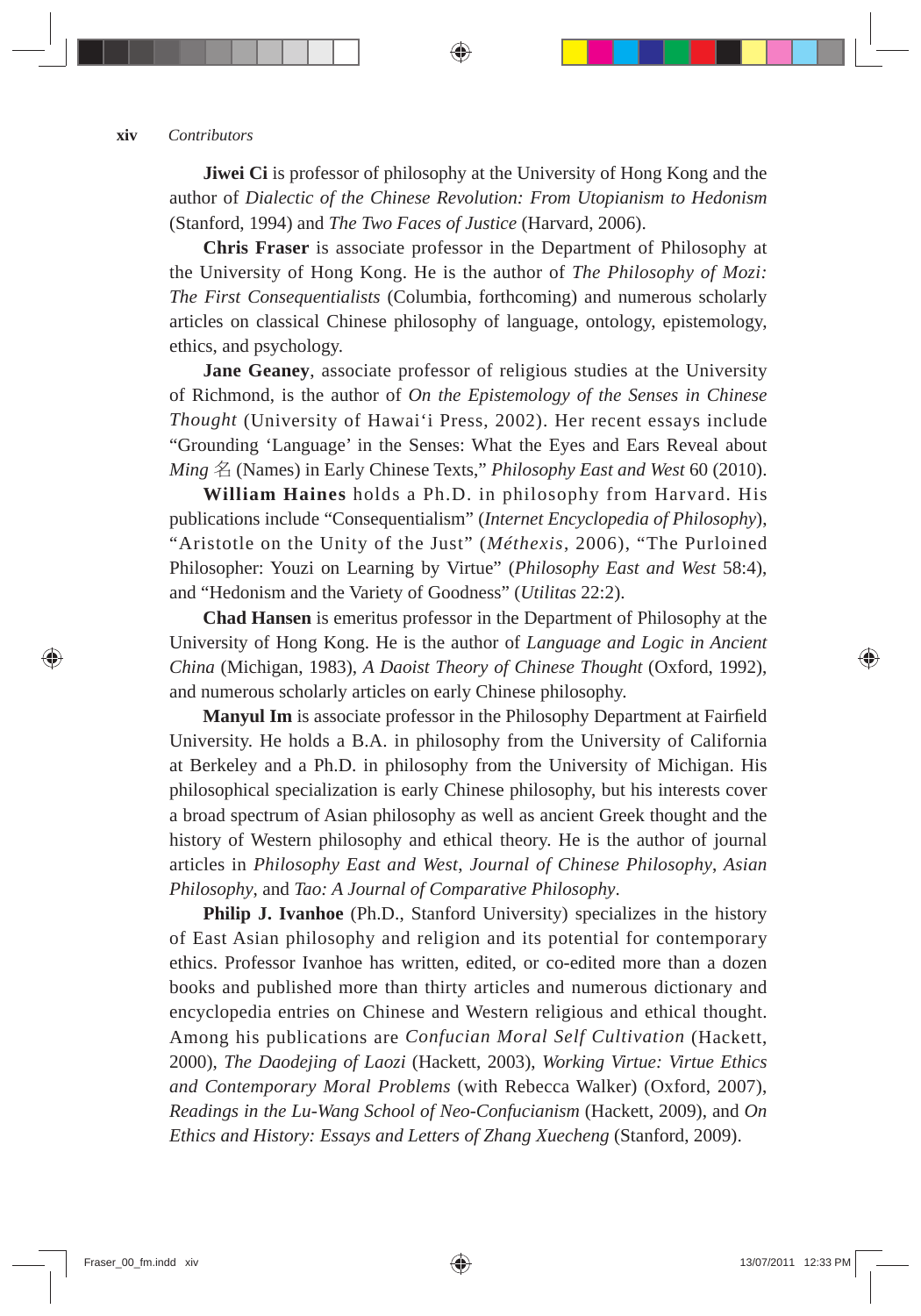**Franklin Perkins** is associate professor of philosophy and chair of the Chinese Studies Committee at DePaul University in Chicago. He is the author of *Leibniz and China: A Commerce of Light* (Cambridge, 2004) and *Leibniz: A Guide for the Perplexed* (Continuum, 2007), and he has published articles on Chinese and comparative philosophy in journals such as *The Journal of Chinese Philosophy* and *International Philosophical Quarterly*. He spent a year at Peking University with a Fulbright Research Grant and has conducted research at the Leibniz Archives in Hannover, Germany, with a grant from the DAAD.

**Lisa Raphals** (Ph.D., Chicago 1989) is professor of comparative literature at the University of California at Riverside. She studies the cultures of early China and classical Greece, and has research and teaching interests in comparative philosophy, religion, history of science, and gender. She is the author of numerous journal articles and three books: *Knowing Words: Wisdom and Cunning in the Classical Traditions of China and Greece* (Cornell, 1992), *Sharing the Light: Representations of Women and Virtue in Early China (SUNY,*  $\overline{\phantom{a}}$ *)* 1998) and *What Country*, a book of poems and translations (North and South, 1993).

**Dan Robins** is assistant professor at Richard Stockton College of New Jersey. He is the author of scholarly articles in *Philosophy East and West*, *Journal of Chinese Philosophy*, *Dao: A Journal of Comparative Philosophy*, *Early China*, and the *Stanford Encyclopedia of Philosophy*.

**Henry Rosemont, Jr.** is the George B. & Willma Reeves Distinguished Professor of the Liberal Arts Emeritus at St. Mary's College of Maryland and visiting professor of religious studies at Brown University. With Roger Ames, he has translated *The Analects of Confucius* and *The Chinese Classic of Family Reverence*. Among his other recent books are *Is There a Universal Grammar of Religion?* (with Huston Smith) (Open Court, 2008), and *Rationality and Religious Experience* (Open Court, 2001).

**David Wong** (Ph.D., Princeton, 1977) is the Susan Fox Beischer & George D. Beischer Professor of Philosophy at Duke University. His works include *Moral Relativity* (California, 1984), *Natural Moralities* (Oxford, 2006), and numerous scholarly articles on Chinese and comparative philosophy. He is co-editor with Kwong-loi Shun of an anthology of comparative essays on Confucianism and Western philosophy, *Confucian Ethics: A Comparative Study of Self, Autonomy and Community* (Cambridge, 2004).

**Lee H. Yearley** is the Walter Y. Evans-Wentz Professor in the Department of Religious Studies at Stanford University. His major interests are in comparative religious ethics and poetics, especially in China and the West. He has, for instance, written a book-length study on notions of virtue in Mengzi and Aquinas (to appear in a Chinese translation this year) as well as articles on Western poets like Dante and Chinese poets like Dù Fǔ.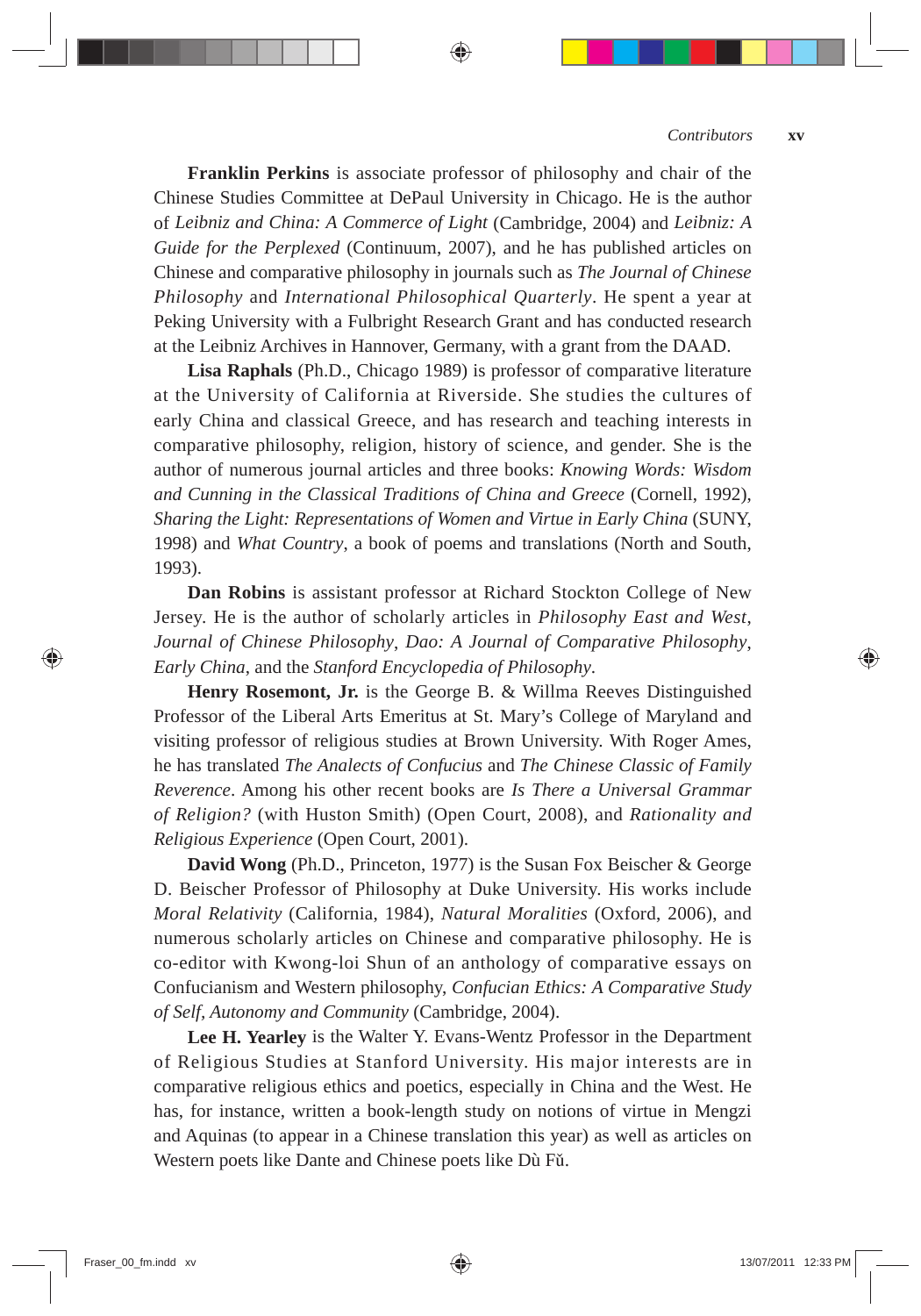### **Introduction**

Early Chinese ethics has attracted increasing attention in recent years, both within and outside the academy.<sup>1</sup> Western moral philosophers have begun to devote more attention to ethical traditions other than their own, and the virtue ethics movement has sparked interest in Confucianism and Daoism. In China, both academics and the general public have been self-consciously looking to their own early ethical tradition for resources on which to draw in shaping China's twenty-first-century ethical and political culture.

Despite this growing interest, however, many features of early Chinese ethics remain unclear or controversial, and many aspects of its significance for contemporary moral philosophy remain unexplored. Moreover, as Roger T. Ames and Henry Rosemont, Jr. emphasize in their contribution to this volume, interpretations of early Chinese ethics have often been molded by Western concepts and assumptions, sometimes altering distinctive concepts from the Chinese tradition to fit the familiar categories of Western ethical theory.<sup>2</sup> There are indeed important similarities between many Chinese concepts and the Western concepts to which they are compared. Yet the philosophical interest of Chinese concepts and theories may lie as much in how they diverge from Western analogues as in how they resemble them, and mapping these divergences requires care and sensitivity.

Consider, for instance, the concepts of  $\eta \subset \Gamma$  (roughly, moral goodness, goodwill, benefi cence) and *dé* 德 (roughly, power, charisma, virtuosity, virtue), two candidates for Chinese counterparts to a notion of virtue. *Rén* is central to the ethics of the Confucian *Analects*, which depicts it as among the distinctive traits of the *jūnzǐ* 君子 (gentleman), for Confucians, the morally exemplary person. The *Mencius* contends that to deny or fail to fulfill one's capacity for *rén* is in effect to deny one's humanity. *Dé* is the feature of individual agents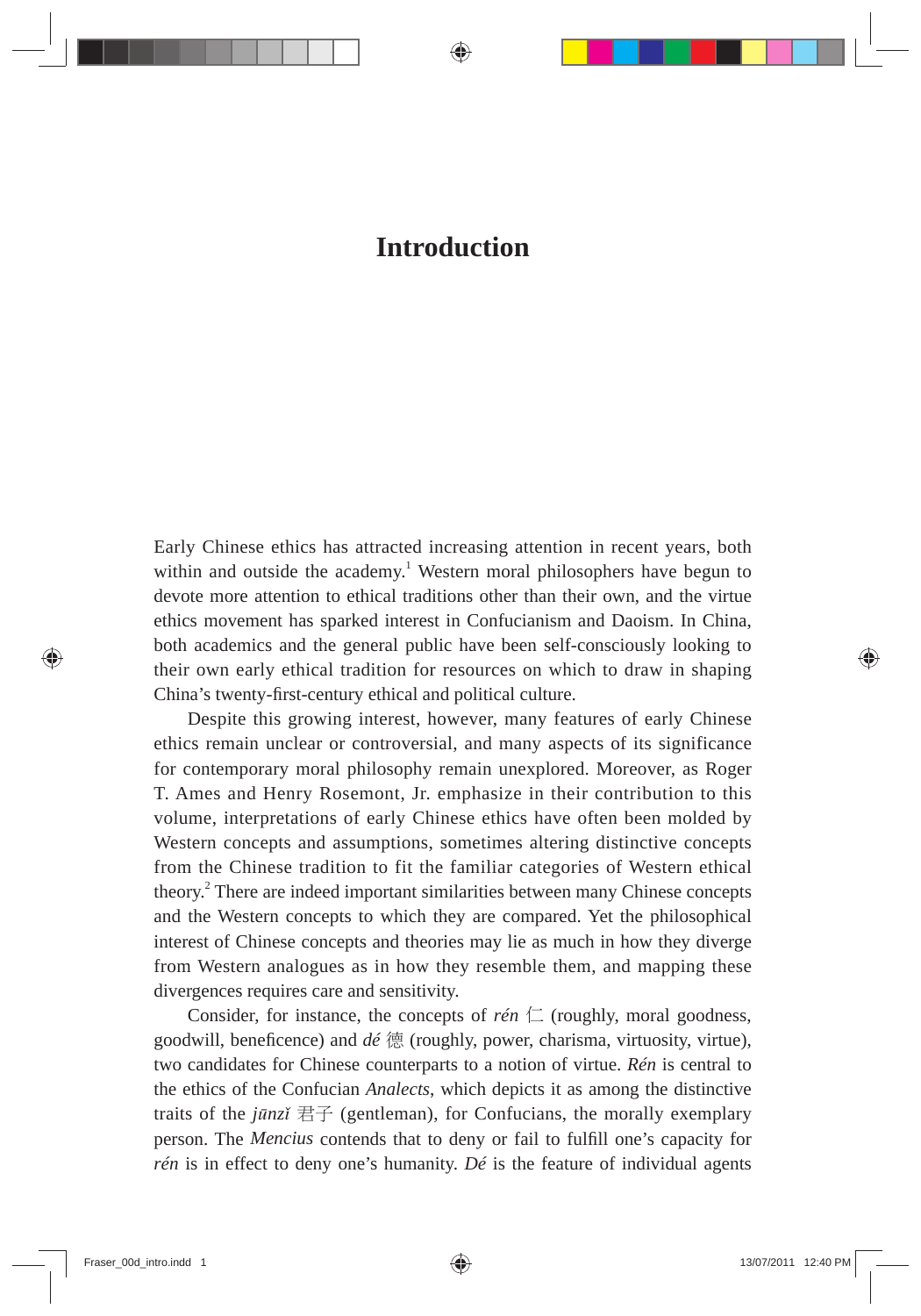that provides the basis for moral conduct and is a distinctive characteristic of the morally exemplary sovereign. The Confucian emphasis on such concepts has understandably prompted comparisons with the role of the virtues in Aristotelian ethics (see, for example, Sim 2007 and Yu 2007), and some writers have labeled Confucianism a form of virtue ethics (for example, Van Norden 2007). Without question, there are intriguing parallels between aspects of Confucian and Aristotelian ethics, or virtue ethics more broadly. Yet, as several of our contributors argue, there are also important differences — differences deep and significant enough to call into question whether "virtue ethics" is an apt label for Confucianism. The precise nature of early Chinese ethical concepts such as *rén* and *dé* and their similarities to and differences from familiar conceptions of virtue clearly call for further exploration.

Analogous questions can be raised about many other aspects of early Chinese ethics; here we will mention just three. Consequentialist reasoning has a prominent role in the ethics of both the *Mòzǐ* 墨子 and the *Xúnzǐ* 荀子. Yet the Mohist and Xunzian ethical theories seem distinct from familiar Western forms of consequentialism, such as Mill's utilitarianism, partly because the basic goods they posit are distinct — both theories emphasize collective goods, not individual happiness — and partly because these Chinese theories are structured not in terms of acts or rules but distinctive Chinese concepts such as  $f\tilde{a}$  法 (models) in Mohism and  $\tilde{a}$  禮 (ceremonial propriety) in Xúnzǐ. The theoretical roles of *fǎ* and *lǐ* overlap in some respects with those of moral rules or principles, but they are importantly distinct, since they refer to exemplary types or patterns of activity, rather than general, abstract imperatives.

Arguably, the central theoretical concept in early Chinese ethics is that of *dào* 道 (way, path, course, channel). The focus on *dào* distinguishes early Chinese ethics from ethical discourses centered on acts, rules, or character, suggesting again an interest in patterns of activity rather than particular actions or general moral principles. It also hints at a conception of moral perception and action as forms of competence and of morality as akin to a harmonious response to natural structures or patterns. Yet the nature of *dào* and its implications for ethical theory and practice remain underexamined.

A complementary set of issues concerns early Chinese conceptions of action, motivation, and practical reasoning. Ethical theories couched in principles are typically paired with a conception of action as guided by reasoning from principles. Principles serve as reasons that justify actions, their role in practical reasoning usually being spelled out roughly along the lines of Aristotle's practical syllogism. Just as early Chinese ethical theories are not structured around general principles, early Chinese conceptions of action and practical reasoning are not structured around a conception of reason or a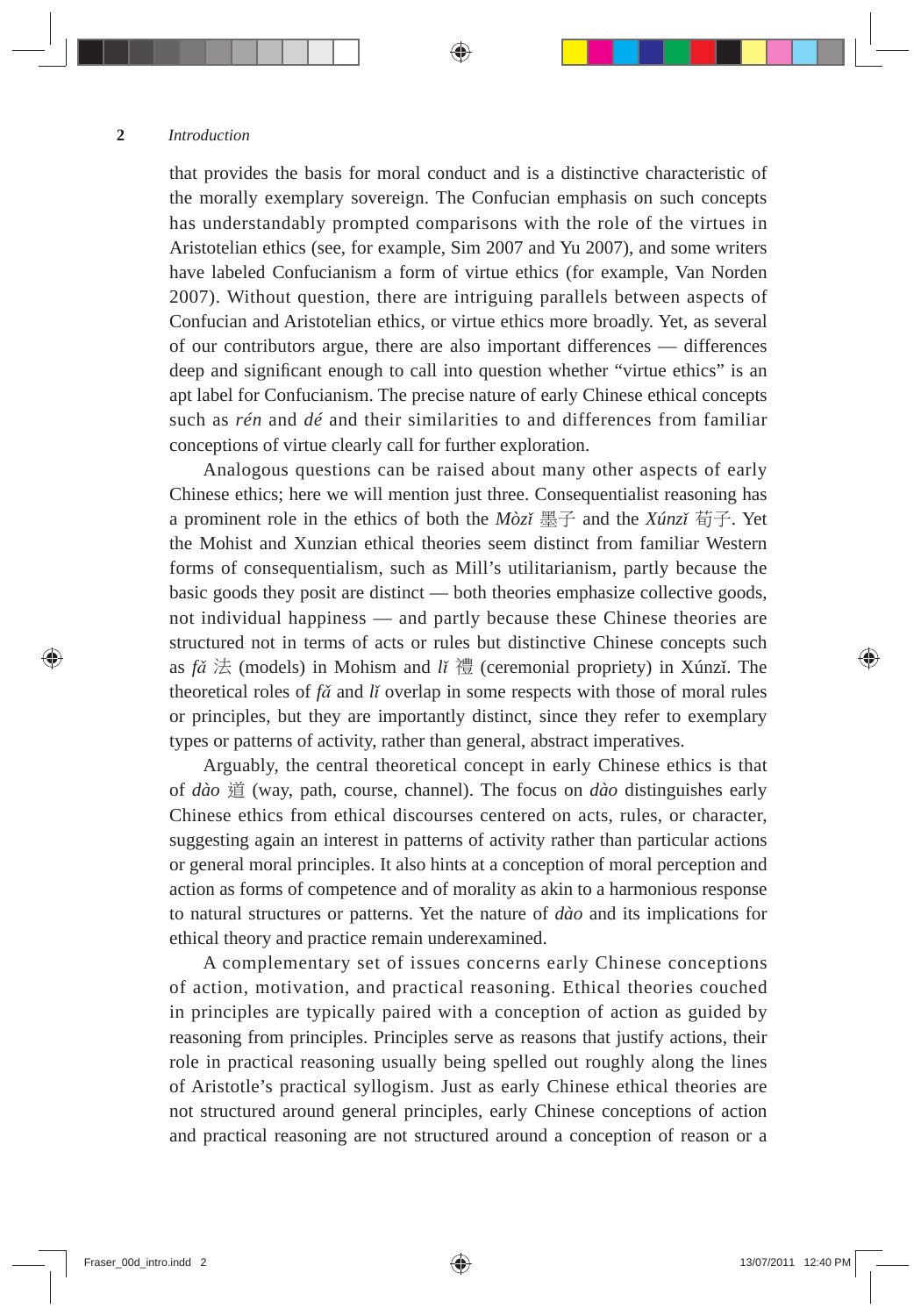syllogism-like form of argument. Instead, they focus on models, analogies, discrimination of similar from dissimilar kinds of things, and the performance of repeated, norm-governed patterns of conduct such as rituals and skills. On these points, as with the preceding, a deeper understanding is needed of the concepts and theories at work in early Chinese ethics and their theoretical and practical implications. Such an understanding could provide a basis for new areas of engagement between early Chinese thought and contemporary ethical discourse.

Issues such as those we have been considering motivate the guiding themes of both parts of this anthology. The theme of Part One is "new readings" of early sources; the essays in this part seek to deepen our understanding of important concepts, issues, and views in pre-Qín ethical texts. The theme of Part Two is "new departures"; two of these essays explore methodological issues bearing on the relevance of early Chinese ethics to contemporary ethical discourse, while the others undertake original projects relating early Chinese ethics to broader ethical topics.

As explained in the Preface, the volume celebrates the work of Chad Hansen, professor emeritus of Chinese philosophy at the University of Hong Kong, by presenting a collection of new contributions to a field that ranks among his main interests. Most of the fourteen essays that follow do not focus specifically on Hansen's work, but each touches on issues that have played a prominent role in his publications. In the remainder of this Introduction, we will sketch the central themes of each essay and indicate briefly how they relate to Hansen's oeuvre.

A perennial issue facing interpreters of the Confucian *Analects* is to explain the interplay between two of the text's core ethical concepts, *rén*  $\Box$ (moral goodness, goodwill), Confucius's central term of approbation for the morally admirable person, and *lǐ* 禮 (ceremonial propriety), a body of concrete guidelines for action in various contexts. In his influential 1992 study, Hansen proposed an interpretation of *rén* as a form of intuitive moral competence in playing social roles, which he suggested were structured by the norms of conduct embodied in  $\ell i$  (1992, 62, 68). In the first essay in Part One, "Were the Early Confucians Virtuous?", Roger T. Ames and Henry Rosemont, Jr. present their own distinctive, role-centered account of Confucian ethics. Arguing against recent interpretations of Confucianism as a variety of virtue ethics, they contend that it is better understood as a role ethics, coupled with a relational conception of persons as constituted by the social roles they live. On their reading of Confucianism, lived social roles — especially family roles — serve as normative standards, and the family feeling associated with these roles is the starting point for moral competence. People become good by living their social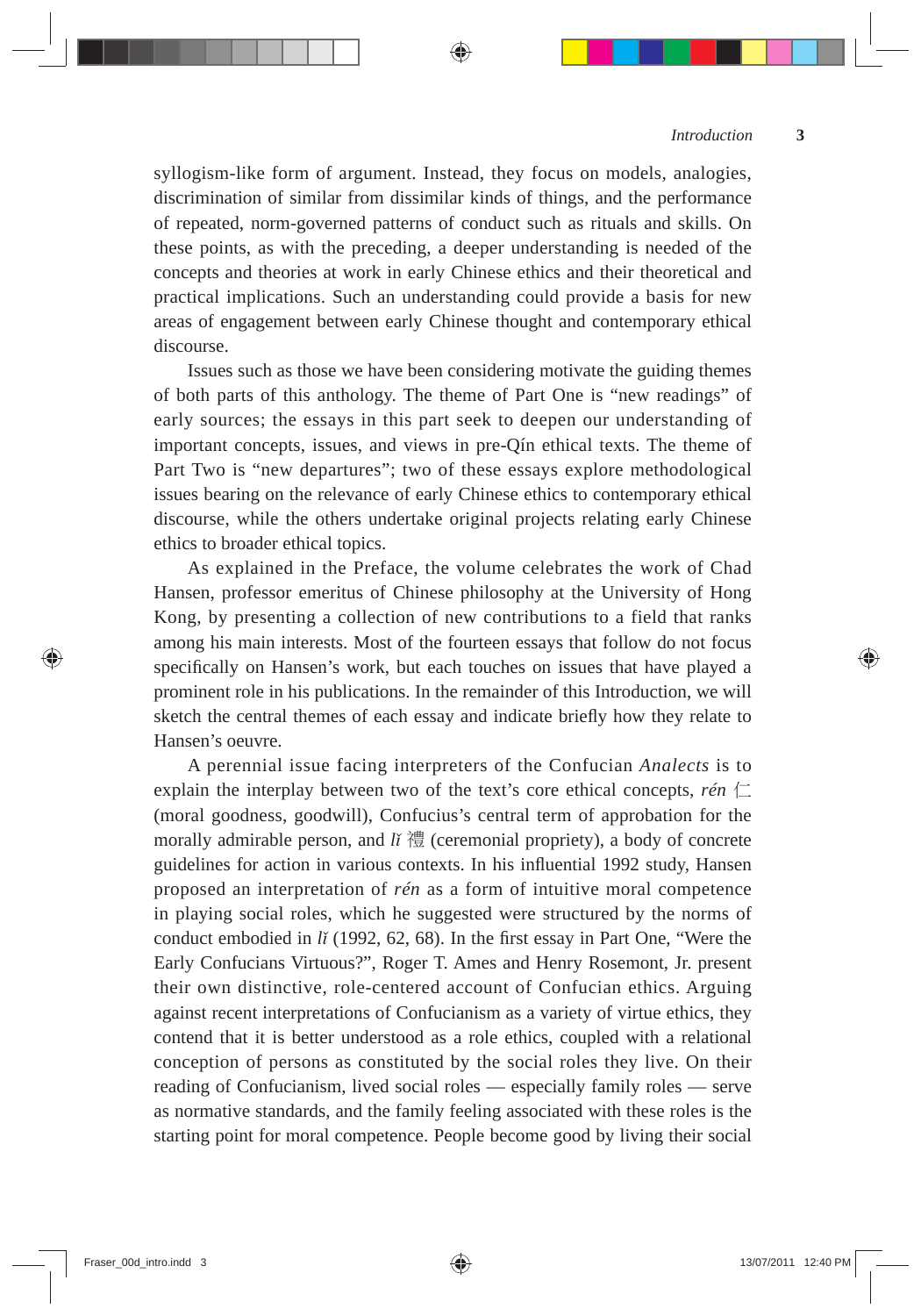roles well, beginning with the family and extending outward to the community. Ames and Rosemont contend that the Confucian conception of the person — and *a fortiori* the morally excellent person — is fundamentally different from the conceptions that ground either Aristotelian or various contemporary forms of virtue ethics. They find a deep contrast between a notion of virtues as character traits of a discrete, excellent individual, independent of his or her relations with others, and a Confucian conception of family-based relational virtuosity, which can be characterized only through reference to relationships with others. Indeed, taking a position that converges partly with Hansen's, they argue that *rén* is not aptly characterized as a virtue, in the sense of a specific, fixed character trait. Rather, it is a generic virtuosity in interacting with others appropriately in particular roles and situations according to *lǐ*, a communal grammar ultimately derived from family relations.

Manyul Im's "Mencius as Consequentialist" also takes issue with interpretations of Confucianism as a form of virtue ethics, in this case focusing on Mencius. Rather than a virtue ethicist, Im argues that Mencius is best interpreted as an implicit consequentialist, who systematically evaluates the responses and actions of the *jūnzǐ*, or gentleman, according to whether they produce better or worse consequences than alternatives. Im does not claim that Mencius presents an explicitly consequentialist normative theory, but that when making normative arguments, the justifications he offers are systematically consequentialist in structure. A gentleman should act from benevolence and propriety, for instance, because doing so yields good consequences. Moreover, Mencius's brand of consequentialism is distinctive, Im explains, in including among the goods to be promoted certain intrinsic moral values, such as benevolence and filial piety. A potential objection to this line of interpretation is that Mencius apparently regards Mòzǐ, an explicit advocate of consequentialism, as his arch-opponent. But Im contends that Mencius's arguments in fact never reject consequentialism as a justification for motivation or conduct; they reject only the Mohist doctrine of impartial concern and the general strategy of acting so as to produce greater benefit, rather than from other motives. In reading Mencius as consequentialist, Im is to some extent developing Hansen's earlier observations (1992, 178) about Mencius's consequentialist tendencies, and in particular Hansen's suggestion that, in Mencius's view, consequentialism is "self-effacing," in the sense that guiding action directly by appeal to consequentialist criteria might actually produce suboptimal consequences (1992, 170). At the same time, however, Im suggests that his account of Mencius's normative views indicates that Hansen's criticism (1992, 179–83) of them is too quick.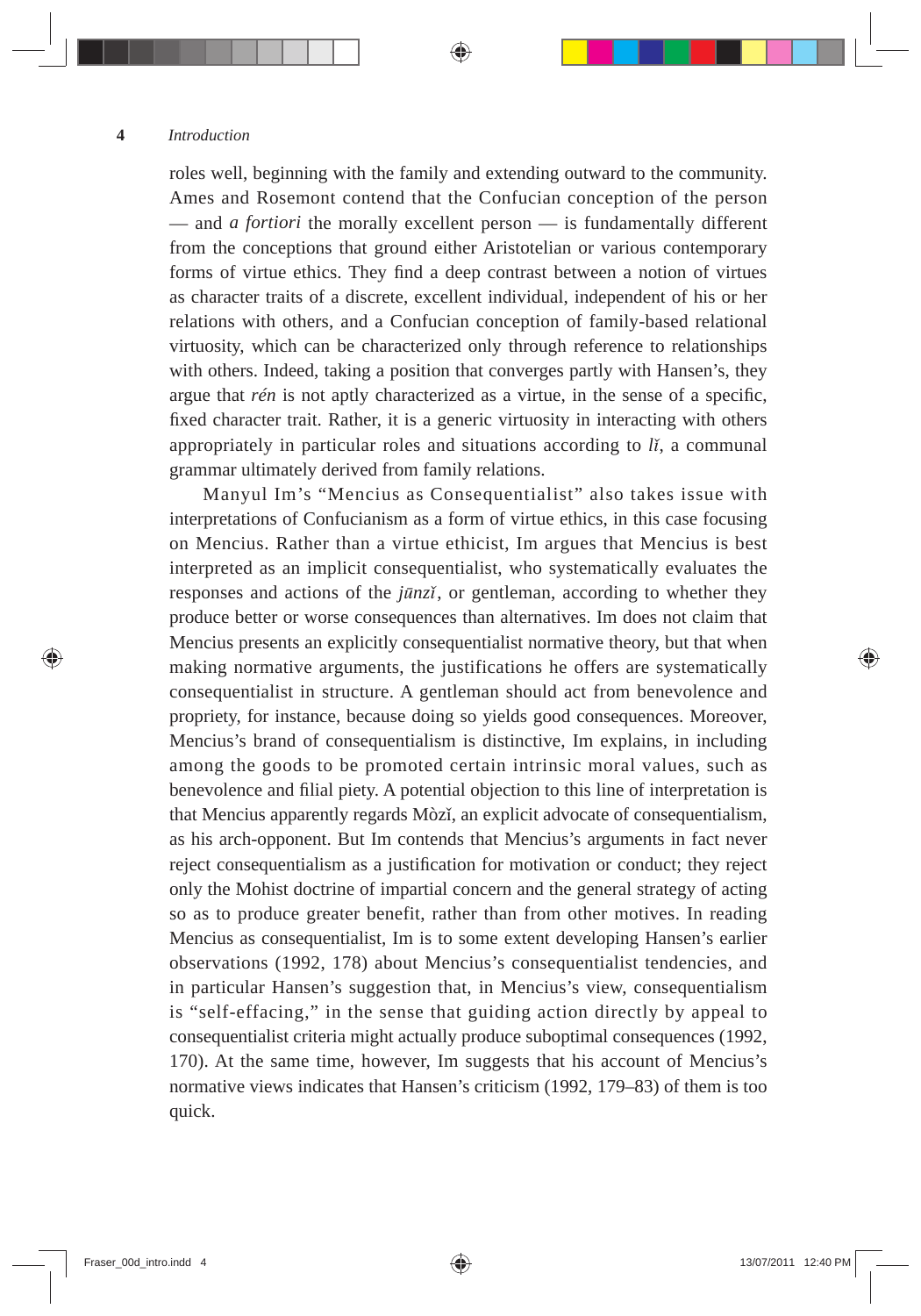In "No Need for Hemlock: Mencius's Defense of Tradition," Franklin Perkins also responds to Hansen's critique of Mencius, arguing that Mencius's attempt to defend Confucianism by evading, rather than rebutting, the challenge of the Mohists' normative arguments is more defensible than it might seem. Perkins follows Hansen (1992, 172) in distinguishing between a "strong" interpretation of Mencius's appeal to people's nature (*xìng* 性), on which we have an innate tendency to conform to specifically Confucian moral norms and practices, and a "weak" interpretation, on which our innate tendencies merely lead us to acquire some form of morality, though not necessarily a Confucian one. The strong position could in principle justify Confucian morality but is implausible; the weak position is plausible but, according to Hansen, would not justify Confucianism over the Mohist alternative. Against Hansen, Perkins argues that the weak interpretation both better explains Mencius's position and introduces considerations that undermine the Mohist challenge to traditional Confucian practices. On the weak position, Mencius can contend that we are unable to settle on any reasonably simple criterion of the good — such as the one the Mohists propose — and that our ability to determine what practices will actually have the best consequences is quite limited. More likely than not, the traditions that generations of our ancestors gradually refined and passed down to us are fairly effective in meeting human needs and thus are justified on the Mohists' own consequentialist grounds. Such a Mencian defense of traditional Confucianism cannot claim to yield knowledge that Confucian practices are justified, Perkins observes. But it can claim that there is even less reason to think a Mohist alternative would be more justified.

One of Hansen's important contributions has been to clarify the various respects in which Mohist thought shaped the theoretical framework of early Chinese philosophical discourse. Central to his interpretive proposals was the insight that the Mohists employ a conception of ethics and action structured around concepts such as *dào* (way), zhī 知 (know-how), and *biàn* 辯 (discrimination), rather than rules or principles, reasoning, and desire (1992, 138–43). In "Mohism and Motivation," Chris Fraser employs this insight to develop a detailed account of Mohist moral psychology aimed at rebutting the widespread view that Mohism lacks a plausible understanding of human motivation. He contends that the *Mòzǐ* presents a rich, nuanced picture of a variety of sources of moral and prudential motivation that the Mohists can reasonably view as sufficient to guide people to practice core tenets of their ethics. Fraser suggests that the Mohist account is distinctive in focusing on neither beliefs nor desires as motivating states but on *shì-fēi* 是非 (right/wrong, this/not-this) attitudes. The result is an intriguing approach to motivation and action that is neither Humean nor Kantian in structure. Fraser's discussion prompts an obvious question: If the Mohists indeed have a plausible approach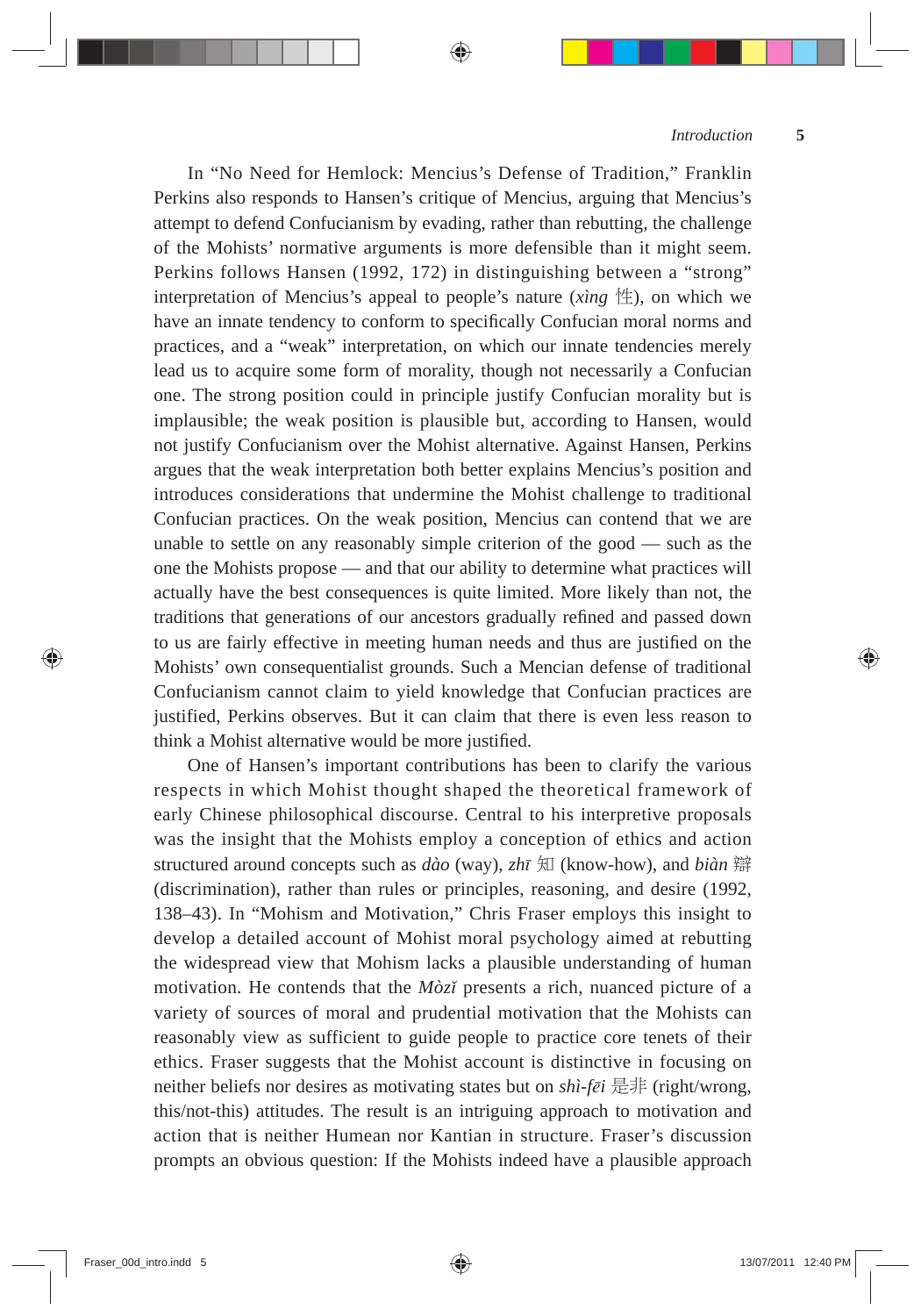to motivation, why is their ethics commonly thought to face severe motivational obstacles? Impediments to practicing the Mohists' *dào*, he suggests, stem not from the inadequacy of their understanding of motivation but from weaknesses in their normative arguments.

For most of the twentieth century, the dominant view of philosophical Daoism was that its use of the term "*dco*" (way) constituted a radical break with the term's meaning in other early Chinese schools of thought. For some scholars, this supposed divergence constituted an interpretive puzzle: as Benjamin Schwartz put it in an important 1985 study, how could "a term which seems to refer in Confucianism mainly to social and natural *order* come to refer to a mystic reality?" (1985, 194, original italics). A cornerstone of Hansen's interpretation of Daoism has been his rejection of any such radical discontinuity between the use of "*dào*" in Daoist texts and in Confucian or Mohist texts. He has argued that the concept of *dào* in Daoist thought can intelligibly be construed only as an extension or development of its normal role in the broader discourse and that Daoist reflection on the metaphysics of *dào* is in effect reflection on the metaphysical status of normativity.<sup>3</sup> Dan Robins's essay, "It Goes beyond Skill," develops these ideas of Hansen while seeking to answer a version of Schwartz's question. Robins identifies two basic uses of the term "*dào*" in early texts: most often, it refers to a norm-governed way of doing something, but in certain passages in Daoist texts it unmistakably refers to something that exists prior to and generates the cosmos. Robins explores the significance of the two uses at length and then attempts to explain how they relate: What might it mean for a way of acting to exist prior to and give rise to the cosmos? He proposes that a crucial aspect of following a normative *dào* or following the *dào*  presented by a particular context is exercising the capacity to "go beyond skill"; that is, to adapt to particular circumstances in a way that transcends any specific pattern of action one has previously mastered. Such spontaneously appropriate action, he proposes, constitutes *dào* of the same general sort as the cosmogonic *dào* by which things arise. As to *dào* considered as a thing that exists prior to and generates everything else, Robins suggests that this notion is a reification of *dào* into a thing that determines the course of the cosmogonic *dào*. The resulting use of "*dào*" shifts the term's meaning from its use to refer to a way of acting, but this shift is an intelligible one, involving no radical break from previous usage.

A prominent thesis of Hansen's first book, *Language and Logic in Ancient China* (1983a), was that, by contrast with most Western thinkers, early Chinese philosophers emphasized the action-guiding functions of language over the descriptive or fact-reporting functions: the use of language in commands and instructions captured their attention at least as much as, and probably more than, its use in descriptions and reports. This view of language helps to explain the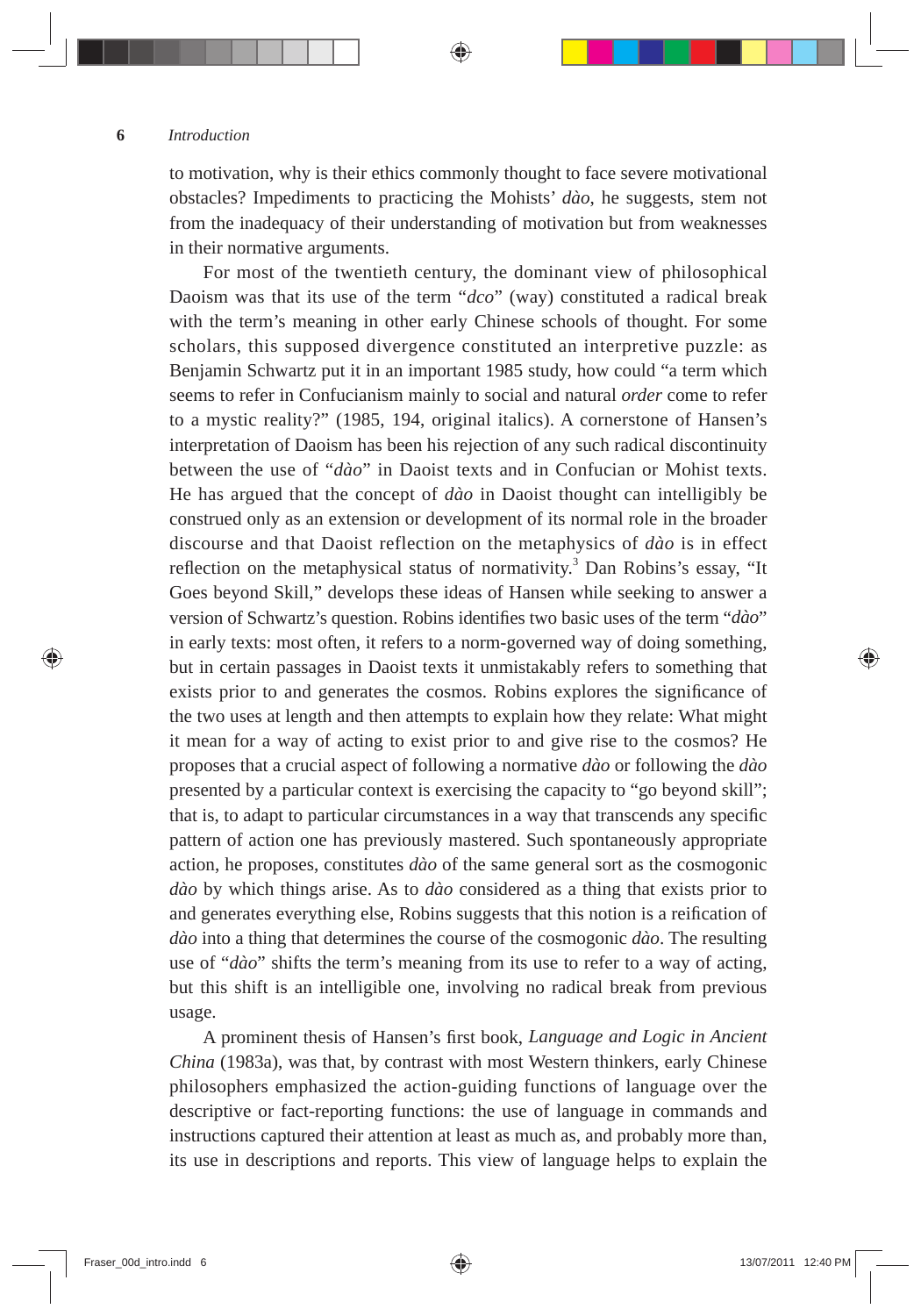distinctive role in classical Chinese ethical and political thought of the doctrine of "correcting names" (*zhèngmíng* 正名). For language to fill its action-guiding role efficiently and effectively, all members of a political community must use the "names" for things — especially those implicated in job titles and duties according to unified norms, such that their use of names accords with norms of conduct and their conduct accords with the proper use of names. In "The Sounds of *Zhèngmíng*: Setting Names Straight in Early Chinese Texts," Jane Geaney presents a novel interpretation of the concept of *zhèngmíng* grounded in early Chinese ideas about the effects on listeners of speech, music, and sound in general. Geaney argues that, in early Chinese culture, discursive speech, like music, was regarded as possessing a transformative power because of its capacity to travel on air or wind and penetrate the body through the auditory and olfactory organs. Against the background of such beliefs, correcting or "straightening out" the use of discursive sounds would have been regarded as a potent means of prompting responses from listeners. Spoken instructions that penetrate the body through air would have been seen as a gentle yet inexorable force, much like the wind itself. Geaney suggests that, as a political doctrine, *zhèngmíng* can be understood as an integral part of the ideal of ruling, not through active coercion but through harmonious "influences of air"  $-$  songs, winds, and *dé* 德 (virtue, charisma) — that penetrate human subjects through hearing and smelling.

A core element of Hansen's account of early Chinese philosophical psychology is his view that ancient Chinese thinkers saw action as guided spontaneously by trained intuition, understood as "a dispositional faculty realized in our actual physical structures," whose output is "the appropriate performance . . . in the circumstances" (1992, 74). This "dispositional faculty" is akin to a "skill structure" within the agent, which Hansen suggests can be regarded as the agent's *dé* (virtue, virtuosity) (1992, 300). On this psychological model, then, the development of knowledge or virtue for early Chinese thinkers involves psychophysical cultivation similar to training in physical skills. Hansen's model dovetails well with Lisa Raphals's findings in her contribution, "Embodied Virtue, Self-Cultivation, and Ethics." Raphals draws on a wide range of ancient Chinese ethical, ritual, and medical texts — some newly excavated — to articulate early Chinese conceptions of physically cultivated and realized virtue. She considers both Chinese athletic performances, which she argues were based on notions of virtue and self-cultivation, and the broader "embodied virtue" traditions of which such conceptions of athletics were a part. As she explains, these traditions reflect a culture of physical self-cultivation whose concepts and practices structured much of early Chinese medical theory, ethics, and metaphysics. At its core were the ideas that mind and body form a continuum and that physical cultivation can transform a person's  $q\hat{i} \nvert \vec{x}$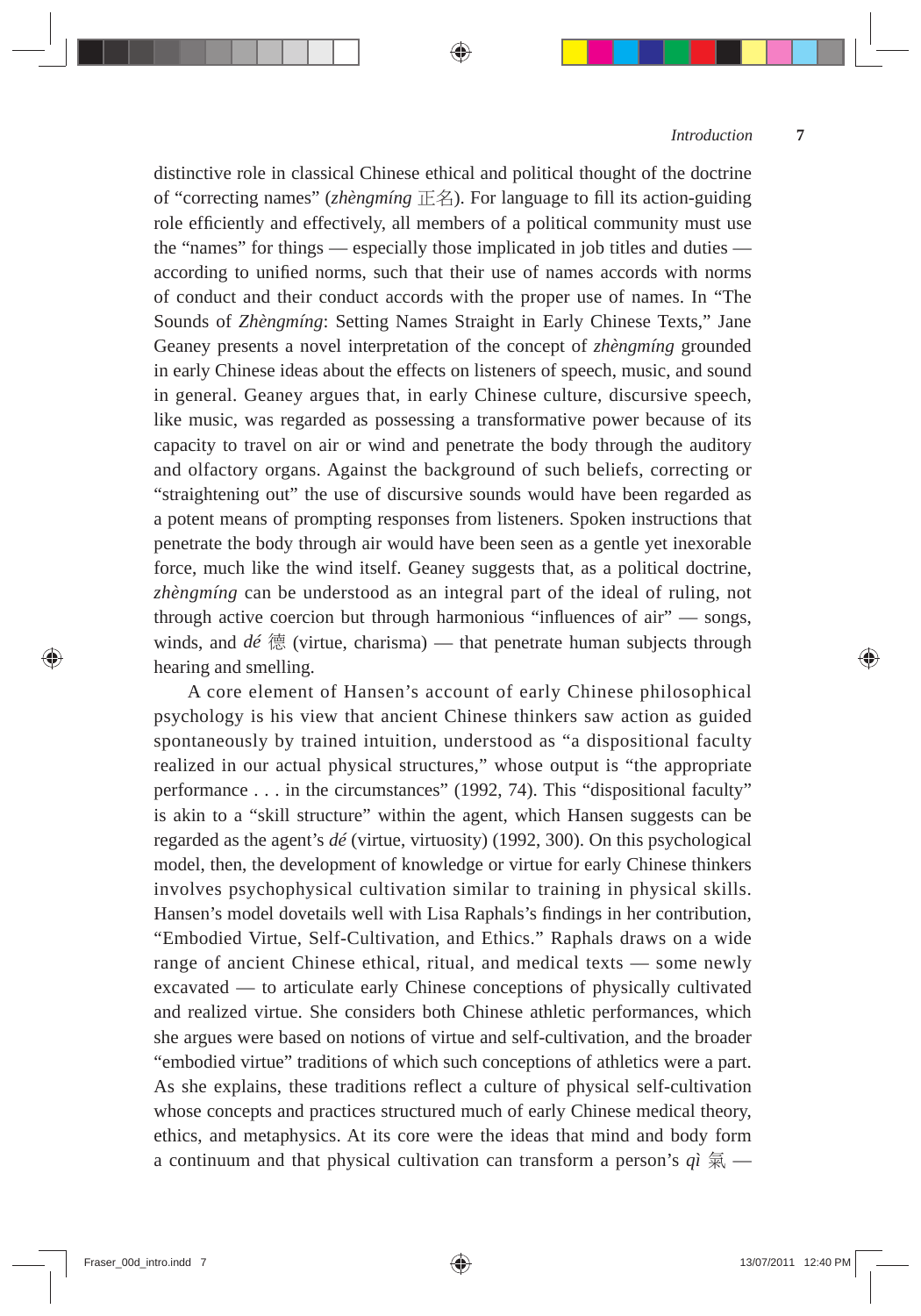the dynamic, elemental stuff of which all things are formed — and thus the person's character. Raphals's chapter is explicitly comparative, examining the relation between athletics or physical cultivation and ethics in both the ancient Greek and Chinese contexts. She argues that, despite the differences between Greek and Chinese epistemology and metaphysics, particularly Greek mindbody dualism, the role of physical cultivation practices in the two traditions is similar in many respects. Indeed, she suggests that comparison with the Chinese case might prompt us to reconsider the conventional view that Greek thought embraces a profound mind-body dualism, since a mainstream expectation in both China and Greece was that moral virtue would be manifested through the body.

We turn now to Part Two of the volume. Whereas Part One focuses on new interpretations of early Chinese ethical thought, the chapters in Part Two, "New Departures," concern the development and application of ideas from the early Chinese tradition.

Hansen has long been interested in the questions of whether and how the study of diverse ethical traditions can be relevant to one's own moral thinking. One of his major claims has been that its relevance is limited in two fundamental ways. First, only moral traditions that qualify for "normative respect" warrant serious consideration. Second, learning about such traditions need not justify wholesale moral relativism or skepticism. It may do no more than "mildly destabilize" our confidence in our own reflective equilibrium, thus prompting openness to moral reform, either by drawing insights from other traditions or by synthesizing their insights with those of our own (Hansen 2004, 79–81). Beyond justifying respect for another tradition, and perhaps mild skepticism toward aspects of our own, Hansen argues, the *normative* relevance of comparative ethics is exhausted, and "normal, first-order moral discourse must take over" (82).

Two of the essays in Part Two address Hansen's views on these and related points. In "Moral Tradition Respect," Philip J. Ivanhoe examines Hansen's conception of normative respect for another moral tradition and his view of how such respect sheds light on what comparative ethics can contribute to contemporary moral theory. Ivanhoe discusses three possible construals of Hansen's conception of "moral tradition respect," concluding that it is a normative, ethical attitude stemming from a conditional, all-things-considered judgment about the moral value of a given tradition of moral inquiry, such as that the tradition in question is at least somewhat successful in getting things right (and, indirectly, that it might be of value in helping us better understand what is good or right). He then raises several questions about the role in comparative ethics of such a conception of respect for other moral traditions. Such respect may indeed sometimes play the roles that Hansen identifies,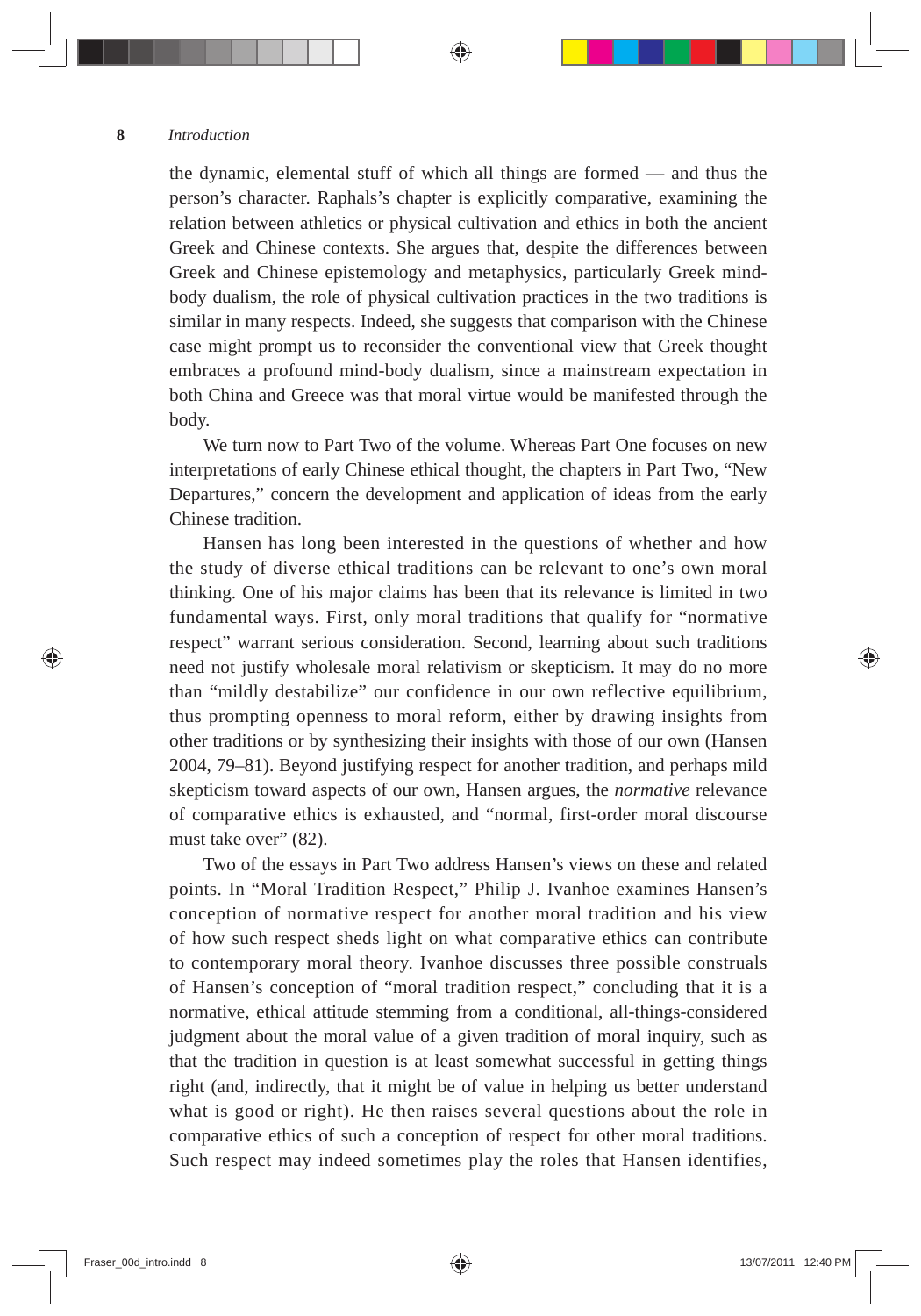Ivanhoe argues, but often it does not. For instance, whereas Hansen suggests that respect for other traditions tends to mildly undermine our own moral beliefs, Ivanhoe points out that the precedence may also go the other way: people may first lose confidence in their home tradition and only later, perhaps as a result, come to respect an alternative one. Or, one might learn from ideas or ideals in another tradition that build on aspects of one's own tradition without thereby undermining one's original ethical beliefs. Ivanhoe surmises that, like Alasdair MacIntyre, Hansen implicitly sees comparative ethics as directed at a grand moral synthesis of traditions and ultimately a single, unified moral order. In response, he questions whether there is any reason to expect such an outcome and whether it is even desirable. An equally or more valuable contribution of comparative ethics might instead be to help us understand the variety of defensible, appealing, yet distinct forms of ethical life.

In "Piecemeal Progress: Moral Traditions, Modern Confucianism, and Comparative Philosophy," Stephen C. Angle argues for an approach to crosstradition inquiry that contrasts with Hansen's in emphasizing both holistic and piecemeal perspectives and in assigning a more active role to comparative philosophy. Angle concurs with Hansen's suggestion that something akin to "moral tradition respect" — with its potentially destabilizing effect on our reflective equilibrium  $\frac{1}{10}$  is needed for an alternative moral discourse to qualify as relevant today. In answer to Hansen's doubts, he argues that contemporary Confucianism is sufficiently rich, reflective, and open to cross-tradition engagement to merit such respect. Comparing Hansen's methodological reflections on comparative philosophy with those of Alasdair MacIntyre and Thomas Metzger, however, Angle finds in all three a questionable focus on wholesale comparisons between entire traditions or discourses rather than between individual ideas or theories within such discourses. While acknowledging the importance of holistic approaches — especially in determining the meaning of the terms employed in a discourse — Angle argues that an overemphasis on holism misrepresents the nature of crosstradition philosophical learning and tends to prevent us from recognizing differences within a single discourse, similarities between distinct discourses, and changes within a discourse. In his view, philosophical development in response to stimulus from a distinct tradition typically occurs through a process of provisionally "disaggregating" selected concepts or values from some of their native discursive entailments, thus allowing philosophers to explore their significance in novel, comparative contexts. Rather than issuing from wholesale comparative evaluations of entire discourses, such development proceeds on a piecemeal, bottom-up basis, an insight Angle credits to Hansen. Unlike Hansen, however, Angle holds that comparative inquiry has an important role to play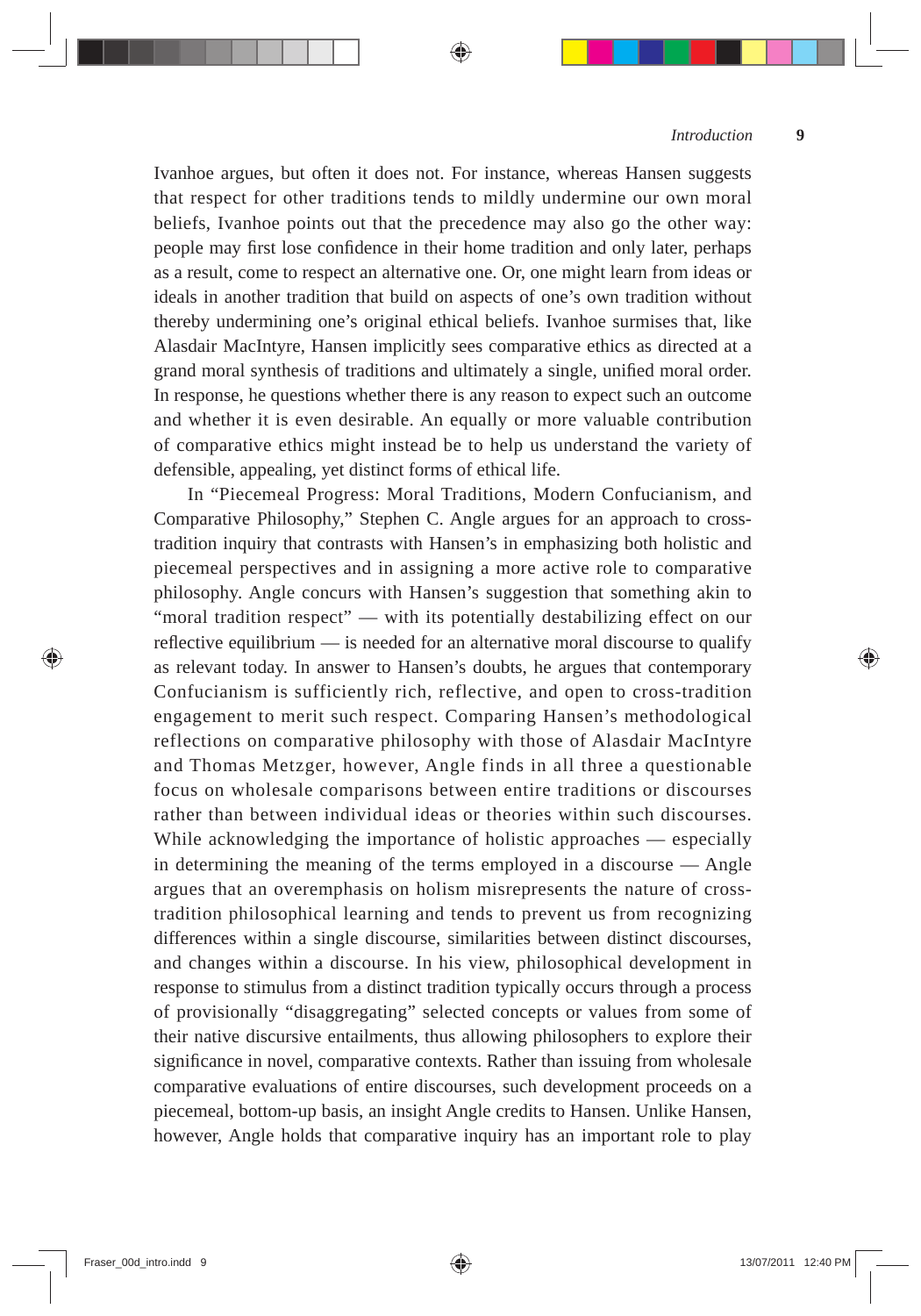in facilitating such piecemeal progress. Once the holistic project of justifying moral tradition respect is completed, much room remains for comparative work from a piecemeal or "disaggregated" perspective. Arguably, each of the remaining essays in this part, including Hansen's, undertakes such work.

For Hansen, a constructive outcome of comparative ethics is that it may jostle our confidence in our own ethical views, prompting us to discover insights our home tradition has missed or to synthesize insights from the conflux of traditions. Angle urges us to seek such insights through a balance between holistic interpretation and "disaggregated" exploration of the significance for one tradition of ideas from another. In "*Agon* and *Hé*: Contest and Harmony," David B. Wong engages in precisely the sort of balanced comparative study Angle proposes, reaching conclusions that integrate ideas from the classical Greek and Chinese traditions in just the way Hansen envisions. Wong marshals a variety of Western and Chinese sources to examine the role in each tradition of two values that might initially appear incompatible: *agon*, or contest, a central value of ancient Greek culture, and *hé* 和, or harmony, a central value of ancient Chinese culture. He contends that, though the Greek and Chinese moral traditions differ in the prominence they give to these values, in fact contest and harmony coexist in both traditions. Despite the obvious tension between them, the two also mutually implicate each other. On the one hand, harmony is involved in *agon*, insofar as part of the point of contest is to join the interests of the competitors in striving for excellence that in some way contributes to the common good. On the other, as Wong reconstructs it, the concept of harmony in early Confucian texts entails reconciliation of different parties' potentially competing interests. Moreover, Wong argues, given that morality functions to facilitate social cooperation, contest and harmony must be balanced appropriately in order to integrate individuals' self-regarding and competitive motivations with shared ends of the group. Both the Chinese and Western traditions, he suggests, can learn from how the two values are related in the other — without our assuming that either has the uniquely right answer about how to resolve conflicts between them. Wong's work itself exemplifies the value of learning from other traditions, as his approach explicitly draws on ideas from the *Zhuāngzǐ* 莊子 concerning the benefits of acquiring insights from distinct perspectives and the plurality of ways to satisfy basic needs.

Hansen has suggested that one role of ritual, or *lǐ* 禮, in classical Confucianism is to provide models by which agents learn concrete patterns of social interaction, thus acquiring complex dispositions that transform and shape their character (1992, 71–74). This interpretation is intertwined with a distinctive view of early Chinese folk psychology. Confucius assumes neither an inner, private, subjective conception of the mind, nor a belief-desire model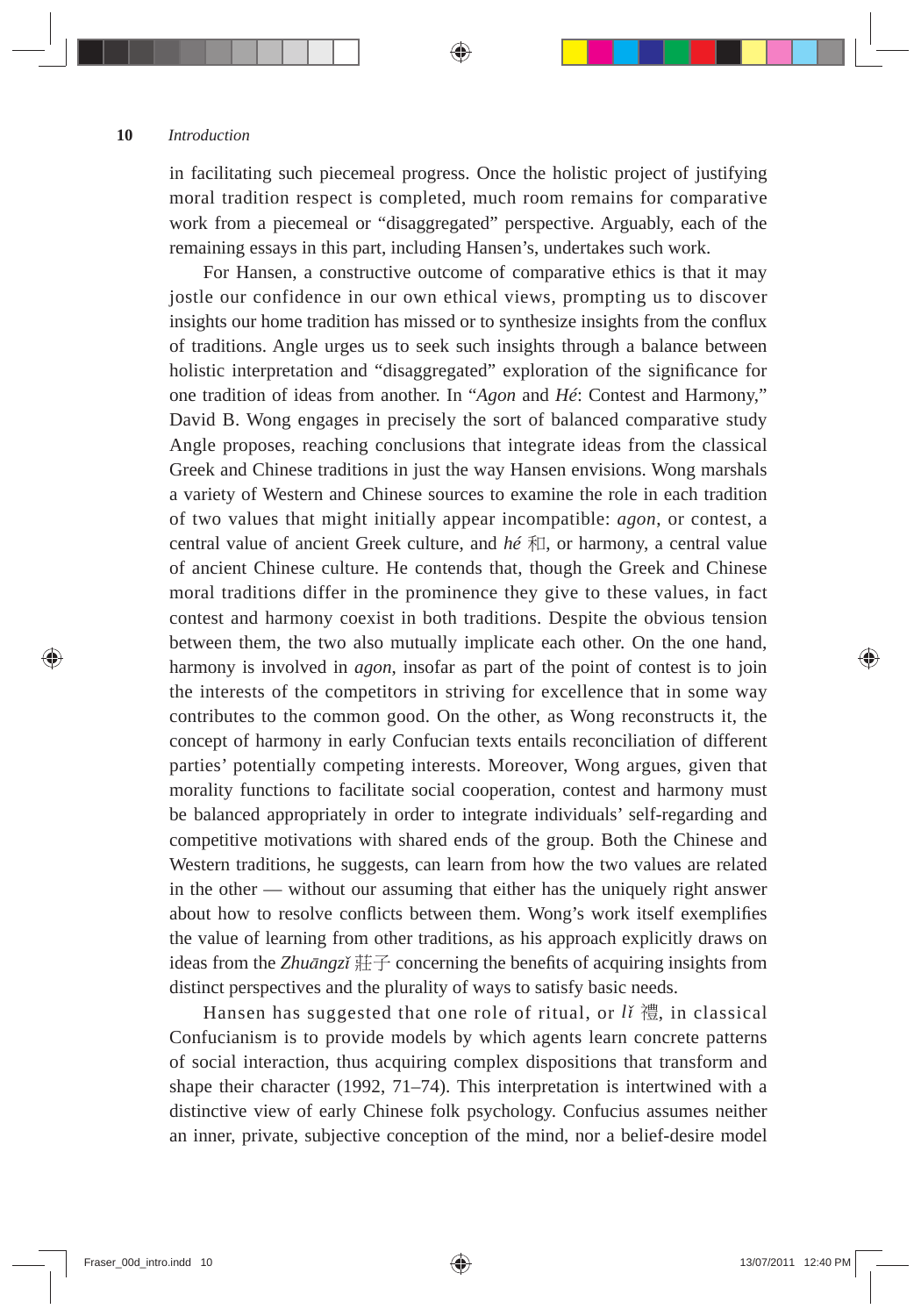of action, Hansen argues. Instead, his implicit psychology concerns a range of human inclinations, capacities, and dispositions, along with the skill-like social practices, such as rituals, in which these are exercised and cultivated (1992, 75–78). Training in rituals and other practices, Hansen suggests, leads us to develop the intuitive abilities needed to perform such practices with virtuosity (73–74). In "Confucianism and Moral Intuition," William A. Haines develops a related line of inquiry concerning ritual and intuition. Haines proposes that early Confucianism may be deeply instructive in helping us to understand the mechanisms underlying intuitive knowledge, both in morality and more generally. Drawing on Charles Peirce's theory of signs, he presents a novel account of how Confucian ritual practices function to improve one's sensibility about the world, specifically concerning moral relations and proper conduct. He argues that ritual functions as a system of signs that allow practitioners to obtain knowledge through nonverbal, projective processes, rather than, for instance, deliberate verbal reasoning. Haines explains how early Confucian self-cultivation practices can be viewed as a body of procedures for extending the range of one's affective sensibility, especially in morally relevant ways. For early Confucians, he suggests, the resulting cultivation of sensibility was an important means of disseminating and acquiring moral knowledge. He offers intriguing suggestions on the role of ritual and intuition in promoting the virtues and in guiding action even within a non-Confucian normative framework, such as utilitarianism.

A central emphasis of Hansen's interpretation of the Daoist classic *Dàodéjīng* 道德經 is that the text presents a philosophical critique of positive, explicit conceptions of the *dào* — that is, of social, conventional forms of prescriptive discourse aimed at guiding conduct (1992, 203). Jiwei Ci's contribution, "Chapter 38 of the *Dàodéjīng* as an Imaginary Genealogy of Morals," examines one of the key textual sources for this critique of conventional morality, treating it as an exercise in conceptual genealogy that locates the grounds for the Daoist view in a set of observations about moral psychology. Ci identifies two key claims from this chapter. One is that moral states fall into a hierarchical spectrum — from the natural, non-moral orderliness of directly following the *dào* 道 to the spontaneous moral goodness of *rén*  $\Box$  down to the artificial, cultivated propriety of *li* 禮 — along which the lower states are characterized by their lacking the distinctive features of the states above them. The other is that the role of moral consciousness — a conscious concern with virtue —is essentially remedial, as it arises in response to a perceived lack of some moral quality. From these two theses, Ci develops two provocative conclusions: any attempt to promote moral qualities or virtues by relying on motivational resources belonging to a higher morality is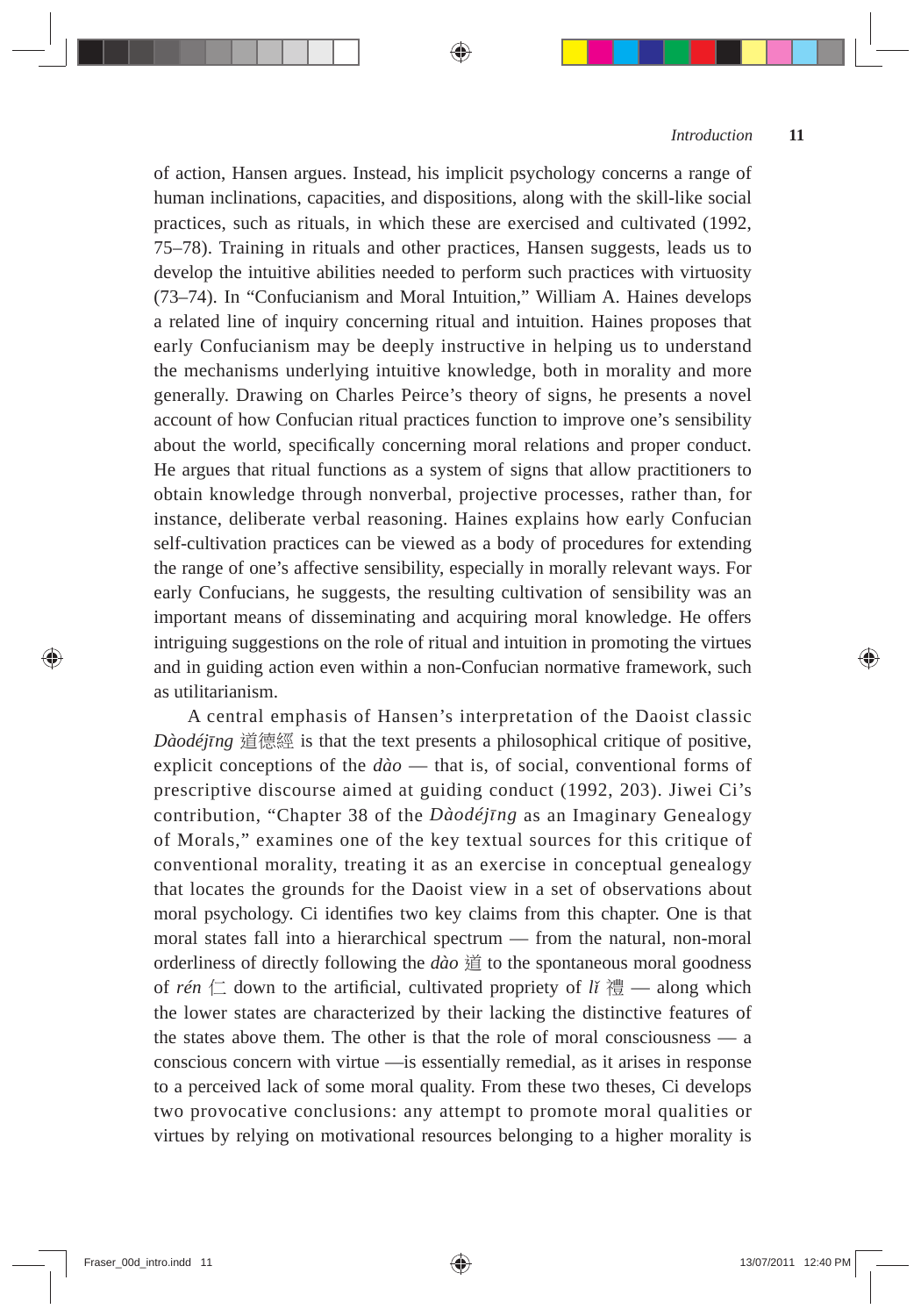practically self-contradictory, and the cultivation of any moral state must draw on motivational resources both different from and lower than those associated with it. He argues that these points have the intriguing consequence that the process of developing moral virtues will always be one in which people must draw on motives other than, and lower than, those associated with the virtues themselves, while also to some extent misunderstanding their own motives. He concludes with a series of reflections on the consequences of these points for traditional Chinese approaches to morality and politics.

The early Chinese text that has had the greatest influence on Hansen's work is the *Zhuāngzǐ*. In considering the ethical implications of Zhuangist thought, Hansen has focused mainly on the text's justification for tolerance toward others' *dào*, its open-mindedness toward novel directions in which we might modify our own *dào*, and the personal fulfillment that results from a life of virtuoso performance of skilled, world-guided activities.<sup>4</sup> In "Poetic Language: Zhuāngzǐ and Dù Fǔ's Confucian Ideals," Lee H. Yearley undertakes a novel approach to exploring the potential conflicts that may arise from pursuing this latter type of Zhuangist fulfillment. Through his reading of a famous poem by the Táng  $\ddot{\mathbb{B}}$  poet Dù Fǔ  $\dot{\mathbb{H}}$   $\ddot{\mathbb{H}}$ , Yearley examines the implicit tensions between personal spiritual aims, such as the Zhuangist life of "free and easy wandering," and other ethical concerns that define the human situation, such as one's responsibility to family, service to the larger community, and participation in other projects (in Dù's case, the arts). Yearley suggests that Dù adeptly employs poetic language to articulate these enduring tensions, which in his view Zhuāngzǐ resolves in less convincing ways. Yearley finds that, because of how he affirms basic ethical and spiritual concerns while acknowledging the tensions between them, Dù Fǔ's poem expresses a considerably darker, yet more convincing, picture of the world's possibilities than Zhuāngzǐ does.

In recent work (2003b), Hansen has explored ways in which the Chinese concept of *dào* and its associated metaphysics might shed light on ethical naturalism, the view that ethical normativity is in some sense a feature of the natural world. In our final essay, "*Dào* as a Naturalistic Focus," he continues this line of inquiry. Applying Shelly Kagan's (1992) conceptual apparatus for taxonomizing ethical theories,<sup>5</sup> Hansen argues that a *dào* can be regarded as a distinct kind of evaluative focal point that presents an alternative to more familiar foci, such as actions, rules, motives, or character traits. *Dào*s may possess an inherent normativity, he suggests, although the character of this normativity is that of an invitation or a recommendation, not an obligation or imperative. Hansen proposes that adopting *dào* as a normative focal point helps to dispel the "queerness" that John Mackie (1977) famously associated with ethical naturalism, since, unlike moral rules or principles, *dào*s — in the form of ways, paths, or courses — can quite plausibly be considered part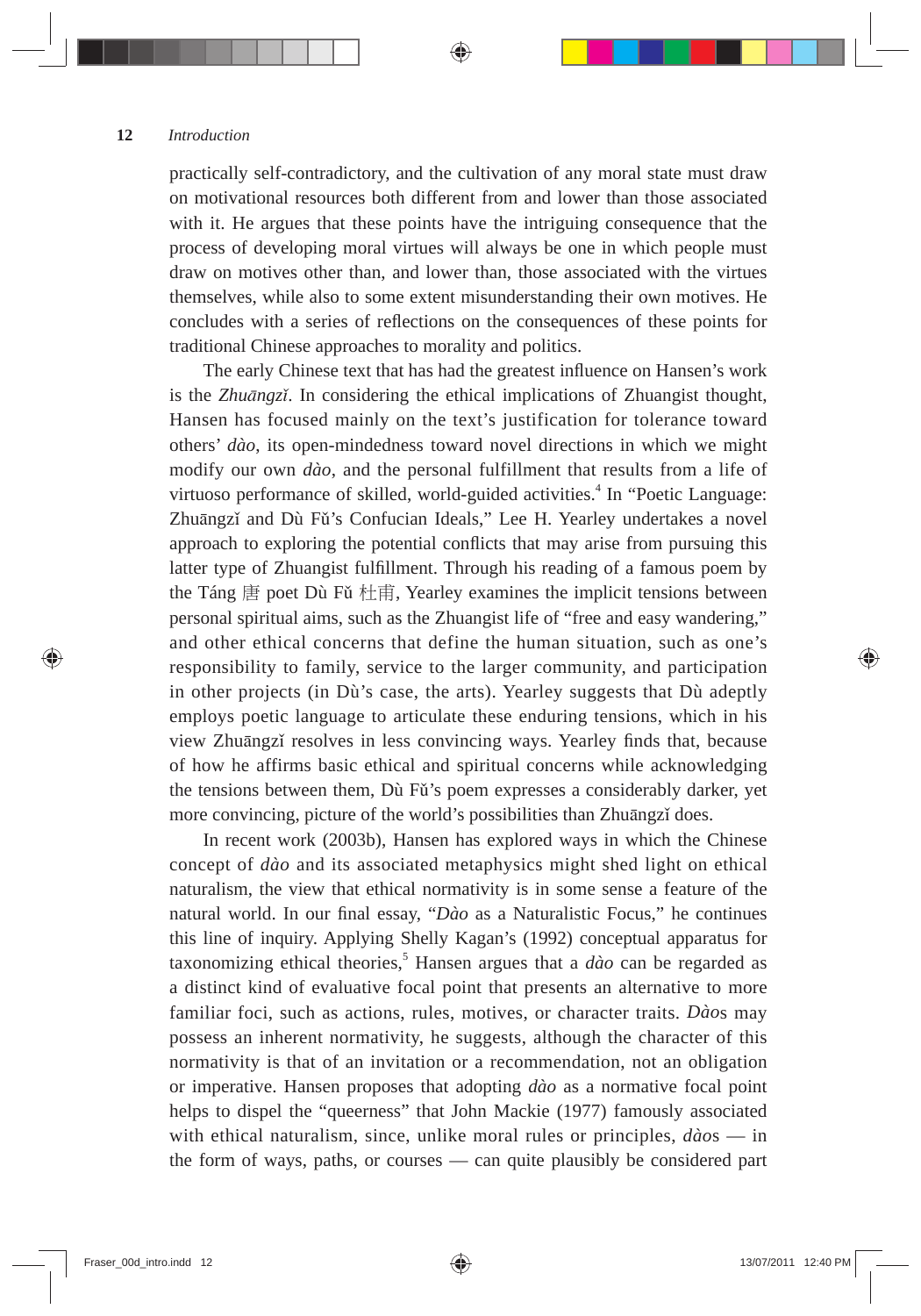of the natural world. He sketches an account of how normative *dào*s might emerge from purely natural ones, such as a path of light, a riverbed, or the evolved patterns of behavior that contribute to an organism's or a community of organisms' survival. To be sure, such natural normativity stops short of distinctively *moral* normativity. But, Hansen contends, for creatures such as humans, the advent of language can prompt the invention of social practices or *dào*s in which participants challenge each other to justify their conduct, in what Wilfrid Sellars (1956) called the "game of giving and asking for reasons." The norms of such justificatory *dàos* may evolve such that appeals to the mere social acceptance of a practice are considered inadequate reasons. Such norms would have evolutionary value, because they facilitate reforming and adapting cooperative practices, and they could easily inspire a conception of what is good *simpliciter*, rather than by the norms of any particular practice. Hansen suggests that morality expresses an ideal implicit in the *dào* of language itself: it is in effect an extension of a *dào* of giving and asking for reasons — a second-order *dào* of how we use various natural *dào*. This intriguing proposal about how a core concept of Chinese thought may be relevant to contemporary metaethics is a fitting capstone to the other essays and a testament to the depth and lasting value of Hansen's philosophical contributions.

#### **NOTES**

- 1. For the purposes of this volume, early Chinese ethics comprises the ethical thought of the classical, pre-Qín 先秦, or Warring States era, running from the fifth century BCE to 221 BCE, when the Qín Dynasty completed its conquest of the other warring states.
- 2. See chapter 1 "Were the Early Confucians Virtuous?". Ames and Rosemont cite an unpublished conference paper by Kwong-loi Shun commenting on the persistent asymmetry in discourse on Chinese thought, in which Western concepts are applied to interpret Chinese concepts and doctrines but not vice versa.
- 3. On the relation between "*dào*" in Daoism and in the wider discourse, see Hansen (1983b, 24; 1992, 207). On Daoism as examining the grounds of normativity, see Hansen (2003b) and his essay in this volume.
- 4. See Hansen (1992, 284, 297, 302; 2003a, 145, 150–51).
- 5. Kagan distinguishes ethical theories according to three types of features: the *factors*  the theories identify as determining moral status, the *focal points* of normative evaluation, and the *foundational* accounts that explain the significance of the factors identified.

#### **References**

Hansen, C. 1983a. *Language and logic in ancient China*. Ann Arbor: University of Michigan Press.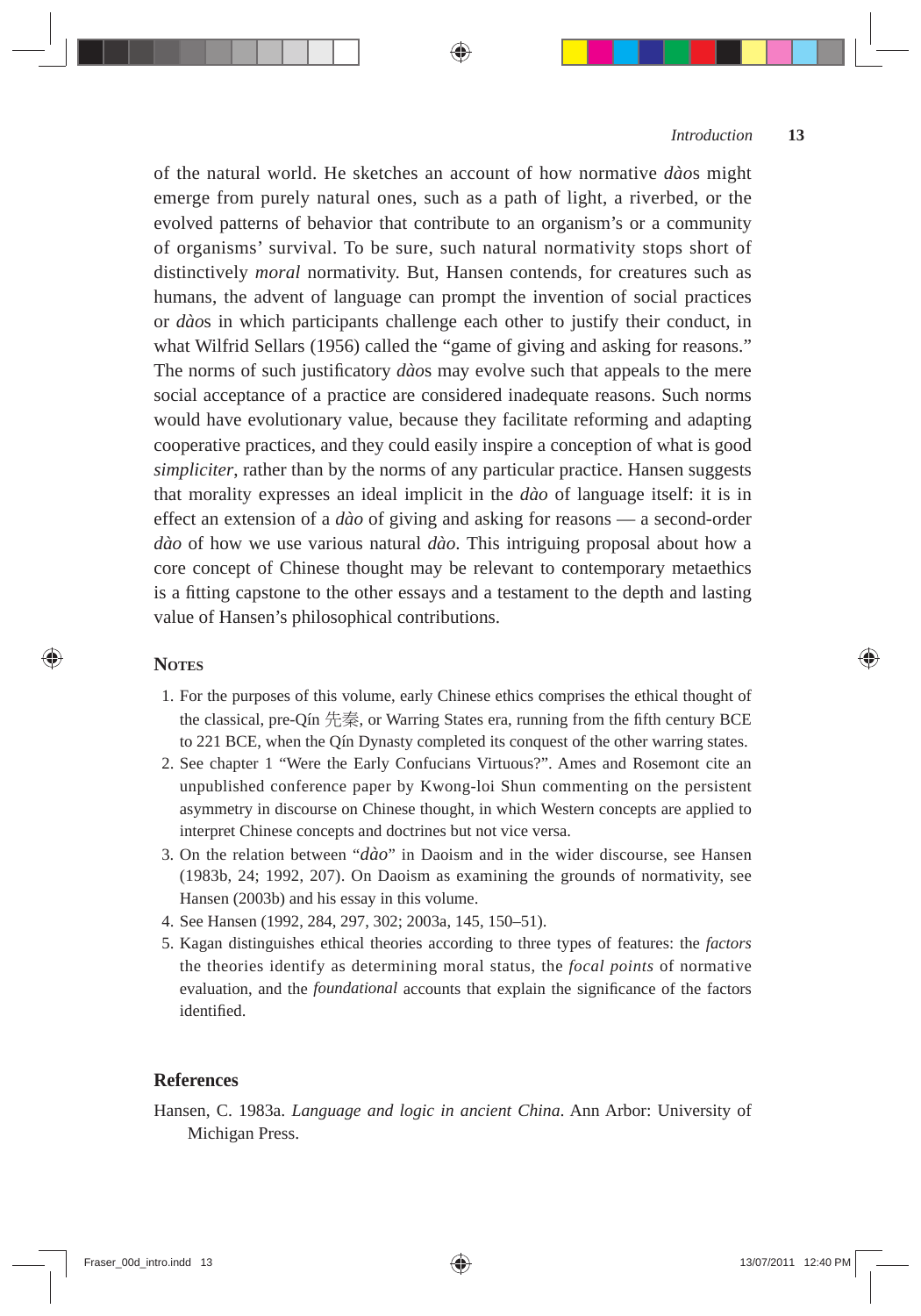- ———. 1983b. A *tao* of *tao* in Chuang-tzu. In *Experimental essays on Chuang-tzu*, ed. V. Mair. 24–55. Honolulu: University of Hawai'i Press.
- ———. 1992. *A Daoist theory of Chinese thought*. New York: Oxford University Press.
- ———. 2003a. Guru or skeptic? Relativistic skepticism in the *Zhuangzi*. In *Hiding the world in the world: Uneven discourses on the* Zhuangzi, ed. S. Cook. 128–62. Buffalo: SUNY Press.
- ———. 2003b. The metaphysics of *dao*. In *Comparative approaches to Chinese philosophy*, ed. B. Mou. 205–24. Aldershot: Ashgate.
- ———. 2004. The normative impact of comparative ethics: Human rights. In *Confucian ethics*, ed. K. Shun and D. Wong. 72–99. Cambridge: Cambridge University Press.
- Kagan, S. 1992. A structure of normative ethics. *Philosophical perspectives* 6: 223–42.
- Mackie, J. 1977. *Ethics: Inventing right and wrong*. Middlesex: Penguin.
- Schwartz, B. 1985. *The world of thought in ancient China*. Cambridge, MA: Harvard University Press.
- Sellars, W. 1956. Empiricism and the philosophy of mind. In *Minnesota studies in the philosophy of science, volume I*, ed. H. Feigl and M. Scriven. 253–329. Minneapolis: University of Minnesota Press.
- Sim, M. 2007. *Remastering morals with Aristotle and Confucius*. Cambridge: Cambridge University Press.
- Van Norden, B. 2007. *Virtue ethics and consequentialism in early Chinese philosophy*. New York: Cambridge University Press.
- Yu, J. 2007. *The ethics of Confucius and Aristotle: Mirrors of virtue*. New York: Routledge.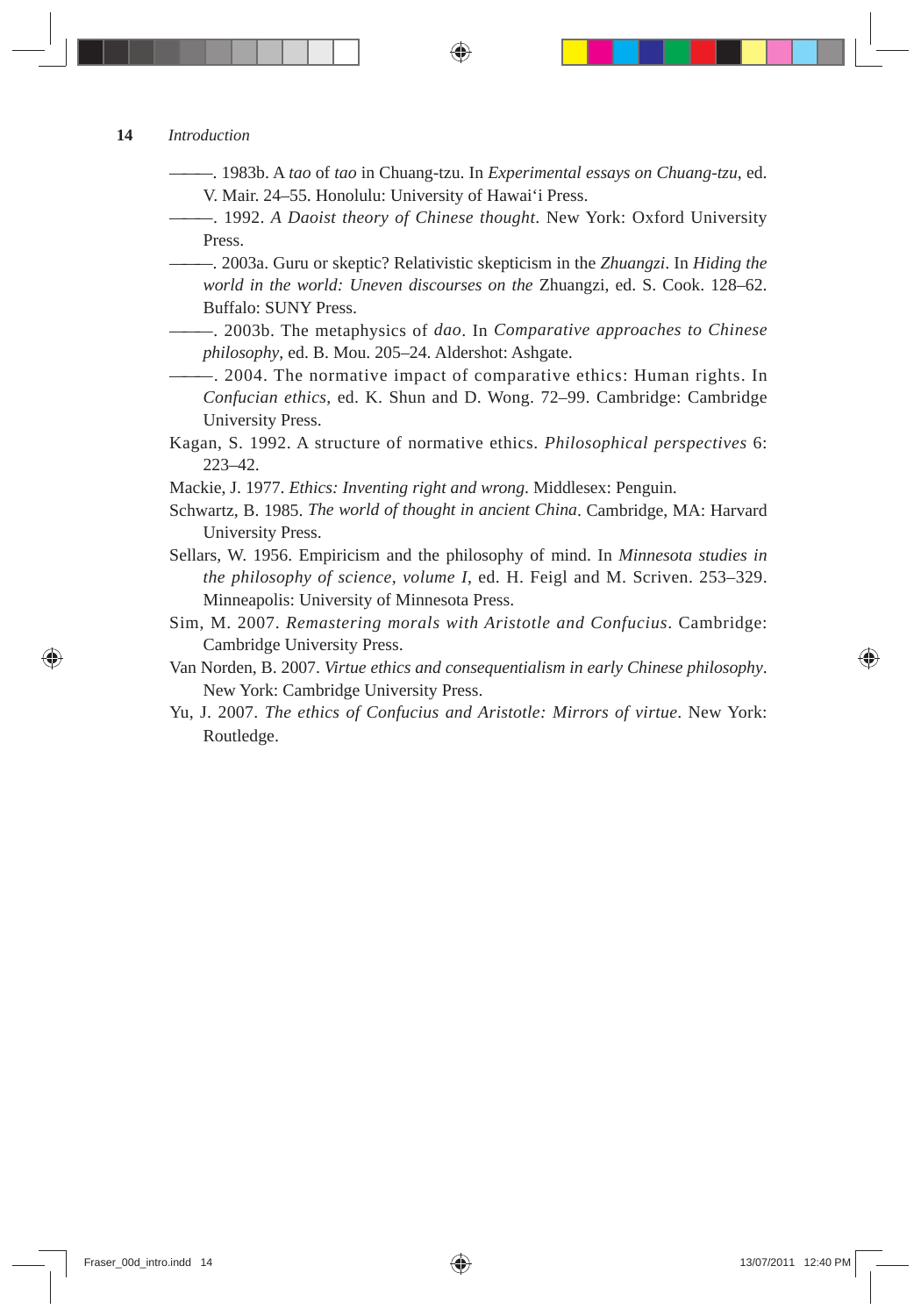### **Index**

Acampora, C., 198 Achilles, 199, 203 act consequentialism, 57–9, 269 aestheticism in Confucianism, 22 judgments, 162–3 *After Virtue* (MacIntyre), 169 *agon*, 211, 212 in Chinese culture, 204–9 in Greek culture, 198–204 all-things-considered judgments, 165, 172n allusions, in poetry, 248–50 altruism, 86, 210 Ames, R., 117, 136n, 206 Ān Lùshān 安祿山, 247 Analects. *see* Confucius Angle, S., 207–8 animals *dé* and *dào* of, 283–7 group rights, 171n and physical exercises, 150, 151, 153n, 155n physiognomy of, 150 "appraisal respect," 163, 171n appropriateness. see *yì* 義 Aquinas, 193n archery, 145–6, 153, 204 aretaic judgments, 46–7 *aretê. see* virtues

Aristotle comparative study of, 18 concept of excellence, 19–20, 30–3 athletic performance defined, 143, 144 and embodied self-cultivation, 144–50, 154n, 155n Greek *vs* Chinese views of, 151–3, 199, 200, 203, 204 types of, 153n authoritative conduct. see *rén* 仁

Bales, R.E., 48 beautiful, 22 Behr, W., 131, 133 Behuniak, J., 78n, 79n belief-desire model, 88, 100n benefit. see *lì* 利 benevolence. see *rén* 仁 Bentham, Jeremy, 28 *biàn* 辯 (discrimination/distinction drawing), 88–9, 92 Blustein, Jeffrey, 29 breath cultivation, 149, 154n–5n "Broken Boat" (Dù Fǔ), 246 Buddhism, 165 Burke, E., 74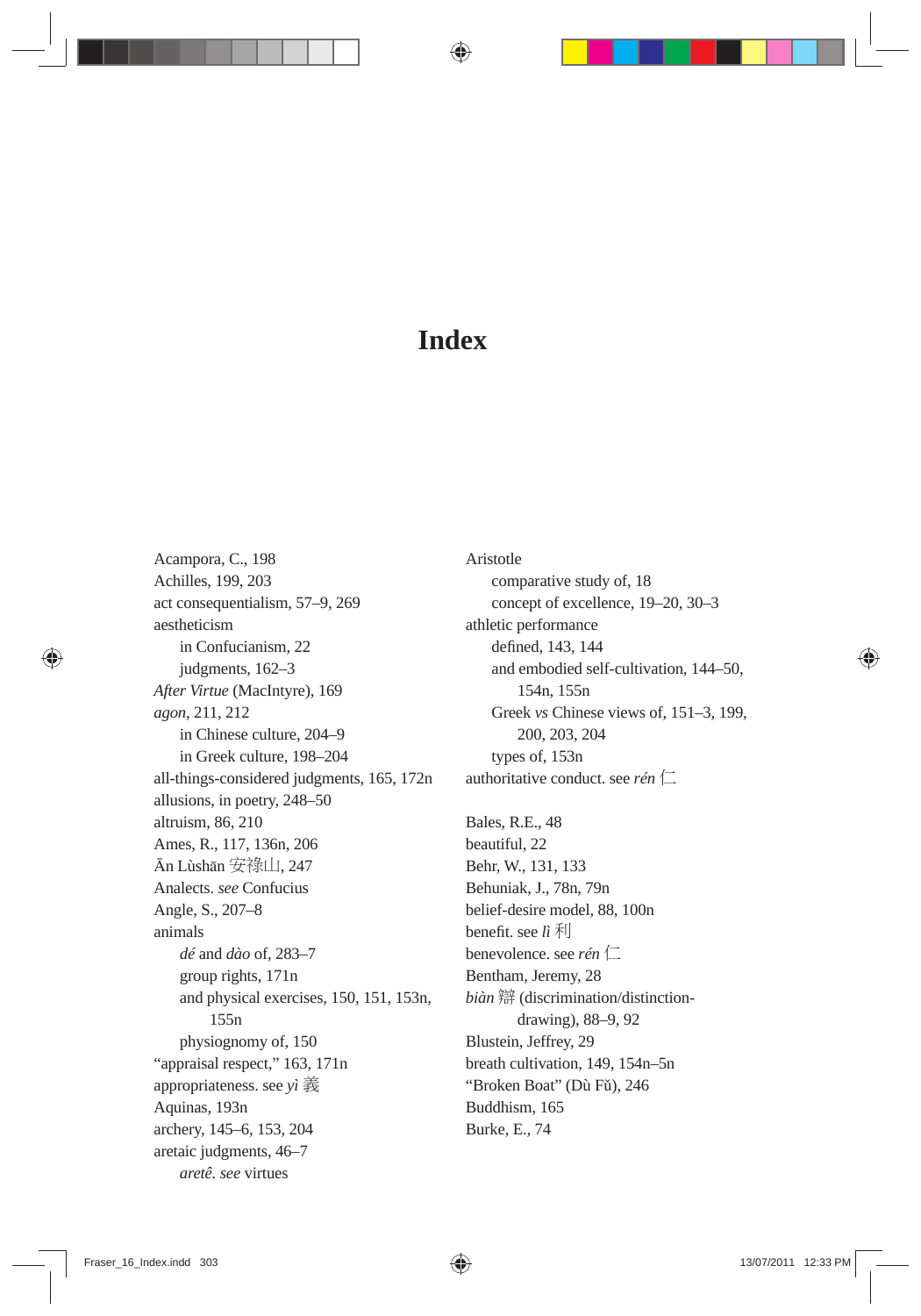carpenter, Mohist analogy, 92 *Ceremonies and Rites.* see *Yì lǐ* 儀禮 character consequentialism, 57–9 character development. see formation of character civil service examination, 209 *Classic of Family Reverence,* 20–1, 25 Classicists. *see* Confucianism *A Cloud across the Pacifi c* (Metzger), 179–80 command, 134 communities of animals, 284 Aristotelian notion of, 31, 37n Confucian notion of. see *xiào* 孝 Mohist notion of, 98 comparative ethics, 17–20, 161. *see also* moral tradition respect disaggregative approaches, 179, 186, 188–91, 193n holistic approaches, 175, 177–80, 186–8 competence/incompetence. see *zhī* 知 Confucianism. *see also* Confucius; Mencius; role ethics; Xúnzǐ archery and physical self-cultivation, 145–7, 153, 204 defense of tradition, 65–6, 68–74 four virtues, 234. *see also* individual virtues iconic signs of ritual, 220–1 modern Confucianism, 175, 181–91, 193n moral intuitions, 217, 225–6 Mòzi's criticisms of, 49–50, 66–7 *vs* Western ethics, 1–3, 17–20, 26–35, 151–3 Confucius on archery, 145, 204 on court order, 221 on family reverence, 26 on foundation of normative factors, 269 on friendship, 224 on harmony, 205 on *jūnzǐ*, 204 on laws, 23–4, 32 moral practice, 226, 227–30 on music of Zhèng, 127–8

 on ruling/rulers, 206 on strength, 209 on study of The Odes, 132 on tradition, 65 use of paronomasia, 131 and Yán Huí, 205 in *Zhuāngzǐ*, 108, 112, 119, 259, 265n on Zǐjiàn, 21 consequentialism characteristics of, 42–9 Mohists vs Mencius, 41–2, 49–60 normative focus, 269 conservatism, 74 consummate person/conduct. see *rén* 仁 contest. see *agon* contractualism, 269 cosmos aural/visual balance, 126 concept of, 276 *dào* of the universe, 279–80, 281 origin of, 105, 106, 115–16, 117, 119 criminal punishment, Mohist notion, 96 Critias, 201 cultural inventions, 290–1 cultural pluralism, 212–13

*dà dào* 大道, 275–6 *dào* 道 of adaptiveness and skill, 108–12 and the ancestor, 115–19 beyond skill, 112–15 constant, 106, 275–6, 277 cultivating of, 181–3 discourse, 275, 277, 280 of *dào*, 291 and ethical naturalism community and individual, 283–7 emergence of interest, 282–3, 292–3 generic concept of, 268 human *dào* and full moral normativity, 87–91 interpretations of, 274–6, 292 natural and normative, 276–81 as normative focus, 270 normative pull of, 107–8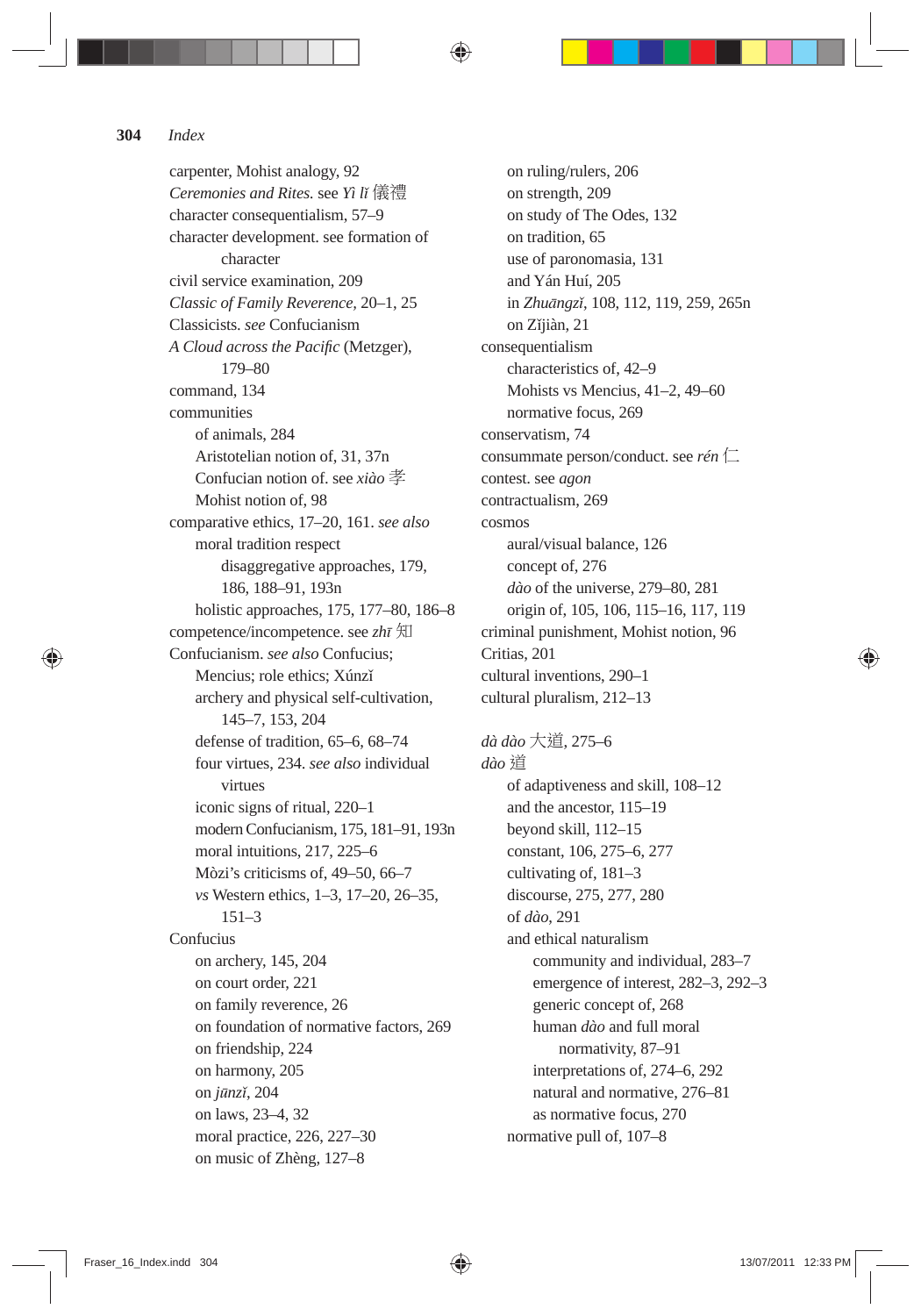performance, 275, 281 two uses of, 105–6 *Dàodéjīng* 道德經 on competition, 204, 205 on *dào*, 106, 276, 280 motivations, 238–42 nature of *dào*, 115, 116, 117, 118 relationship between individual virtues, 235–7 translation of Chapter 38, 233–4 Daoists. see also *dào; Dàodéjīng; Zhuāngzǐ* on competition, 204–5 material virtue, 148 relativism vs pluralism, 172–3n self-cultivation, 147 use of terminology, 106 *dàotǒng* 道統 (tradition or "interconnecting thread" of *dào*), 175, 190 defined,  $181-2$  and moral traditions, 184–5 religious dimension, 182–3 *dǎoyǐn* 導引, 149 Darwall, S., 163 *dé* 德 (power, charisma, virtuosity) defined by Confucians, 1-2, 20-1 defined by Daoists, 110, 148, 205, 282–3 in organisms, 283–7 deontological ethics, 43, 28–30, 32 Descartes, 75–6, 80n desires, 89 DeWoskin, K., 129, 132, 134, 138n dietary, 149 *dikaiosune*, 200 discourses, defined, 179, 181 *Discourses of the States*, 206 discrimination. see *biàn* 辯 discrimination-and-response model, 89 *Doctrine of the Mean*, 145–6, 209 Dù Fǔ 杜甫, 245–6

 $\grave{e}$   $\overline{\mathbb{E}}$  (crude, ugly), defined, 22 education civil service examination, 209 and language, 288–9 Mohist notion of, 94–6, 101n

 and music, 129, 132 New Confucian view of, 182–3, 192n in organisms, 285 *elenchus*, 199–200 elevator words, 268 embodied virtues, 144–5, 146–50 embodied self-cultivation, 144–5, 144–5, 146–50, 154n, 155n emotivism, 273 Eris, 198 esteem-based moral good, 45–8, 60 ethical egoism, 43 ethical naturalism. see also *dào* challenges to, 267, 270–4 community and individual, 283–7 *dào* and natural science, 274–81, 292–3 emergence of interest, 282–3, 292–3 human dào and full moral normativity, 287–91 ethics of virtue. see virtue ethics eudaimonism, 43 evolution, 201, 210, 281 exemplary persons. see *jūnzǐ* 君子

*fǎ* 法, 95, 242 *Fǎ Yán* 法言, 128–9 family feeling, 18–19, 72, 87–88 in Tang poems, 249 family reverence. see *xiào* 孝 *Fāngjì* 方技 ("Recipes and Methods"), 149–50 feelings, iconic signs, 223–5 *fēng* 風, 128 Féng Yǒulán, 184, 185 Fernandez-Armesto, F., 289–90 festivals, 221 Feynman, R., 278–9 fi lial piety. see *xiào* 孝 final moral synthesis, 167–9, 170, 186 Fingarette, H., 221 first-order moral judgments, 176 formation of character, 57–9 and improper sound, 128 Mohist notion of, 92–3, 94 Frankena, W., 43, 45–6, 61n friendship, 29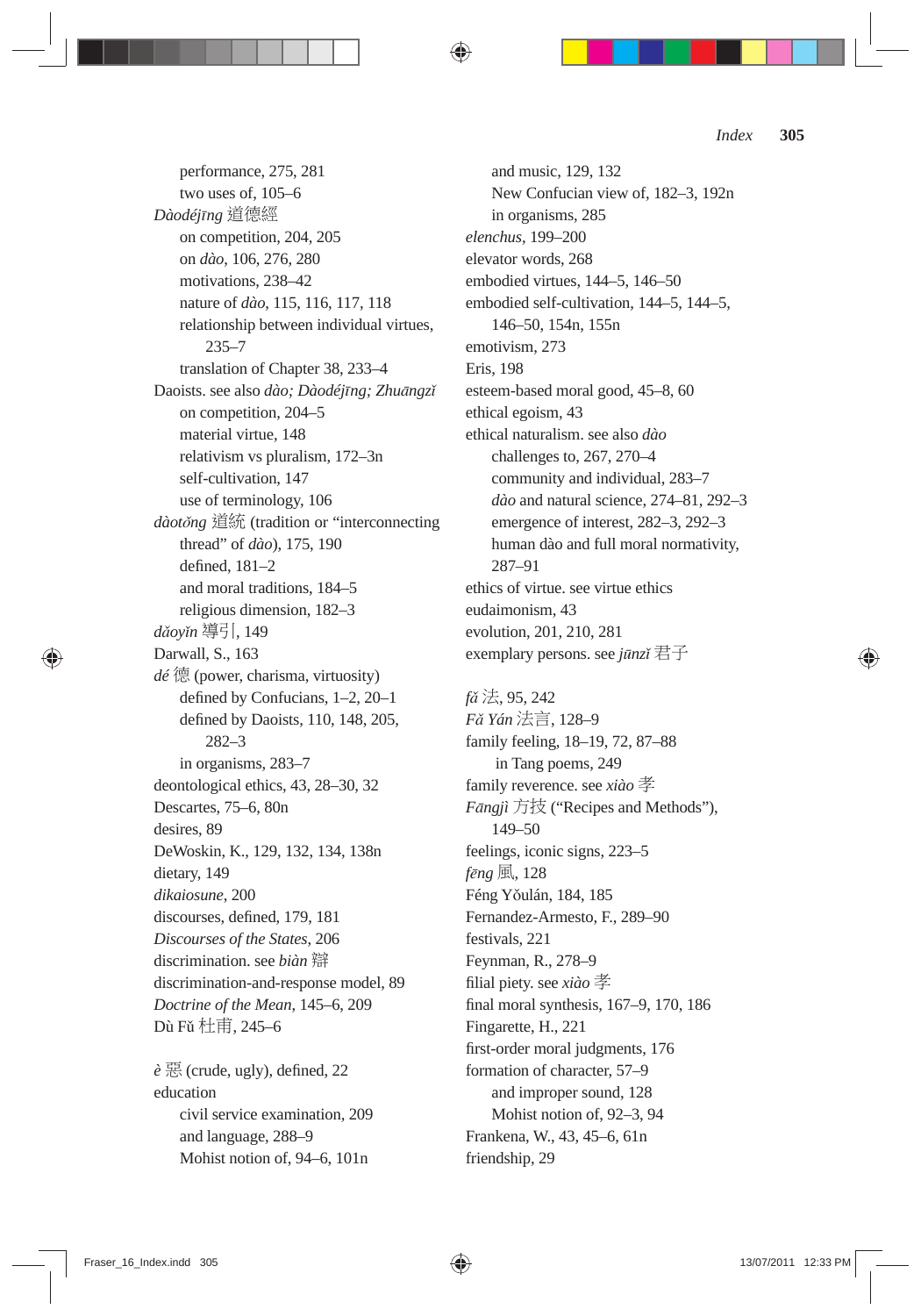functionalists, 201–2 funerary and mourning rituals Mencius view of, 73, 224–5, 231n Mòzi's criticisms of, 49–50, 66–7, 72 in Zhuāngzǐ, 249 Gàozǐ 告子, 56 gentleman. see *jūnzǐ* 君子 GMWER, 180 goblet language, 249–51, 258 God, 75 goods, 203 Graham, A., 276 Great *Dào*, 275–6 Great Modern Western Epistemological Revolution (GMWER), 180 **Greece**  athletic performance, 143, 151–3 human nature and culture, 198–204 Greek, language, 26 group rights, 171n group selection, 210 "grudging respect," 163-4 *Guǎnzǐ* 管子, 114, 154n *Guó Yǔ* 國語, 206 Gūyè 姑射, 148 Hacking, I, 268 Hall, D., 117 Hansen, C., 105. see also ethical naturalism; moral tradition respect on *dé*, 7 ethics in global context, 77–8 language and reasoning, 6–7 on *lǐ*, 10–11 on Mencius, 65–6, 68, 69–70, 223–4 metaphysics of *dào* , 107 on modern Confucianism, 181 on Mohist criticism of Confucianism, 67 on *yì*, 138n *Hànshū Yìwénzhì* 漢書.藝文誌, 149–50 happiness, 48 *hé* 和 (harmony) and *agon*, 197, 202–9, 211, 212 image of, 221 and music, 225

**306** *Index*

health, moralization of, 147 Heaven. see *tiān* Hector, 199, 203 hedonism, 43 hegemon, 55 "Homer's Contest" (Nietzsche), 198 Hú Hóng 胡宏, 182 *Huángdì Nèijīng* 黃帝內經, 147, 149 Huì, King of Liáng 梁惠王, 53 Huìzǐ 惠子/Huì Shī 惠施, 107–8, 120n, 211–12, 264n human beings Aristotle vs Confucius, 19–20, 27–8, 33–4, 198–213, 208 Mencius's view of, 65–6, 68–71, 72–4, 75 Mohist view of, 67–8, 71–2, 85 Wáng Yángmíng 王陽明 on, 80n human body in Greek traditions, 152–3 and *qì*, 146–7, 148 human excellence. *see also* virtues moral/nonmoral value distinction, 44–8 scope of, 44 human judgments. see also *shì-fēi* 是非 attitude aesthetic judgments, 162–3 all-things-considered judgments, 165, 172n aretaic judgments, 46–7 first-order moral judgments, 176 Mencius vs Mohists, 66–7, 71, 74–5, 74–8 in teleological theory, 44–5 human nature. see human beings Hume, D., 47 Ice Age ideas, 290

iconic knowledge, 219–20, 222–3 ideal observer theories, 269 Ihde, D., 139n *Iliad*, 151–3, 199 illumination. see *míng* 明 inclusive care/concern. see *jiān aì* 兼愛 inclusive fitness, 210 inclusivism, 172n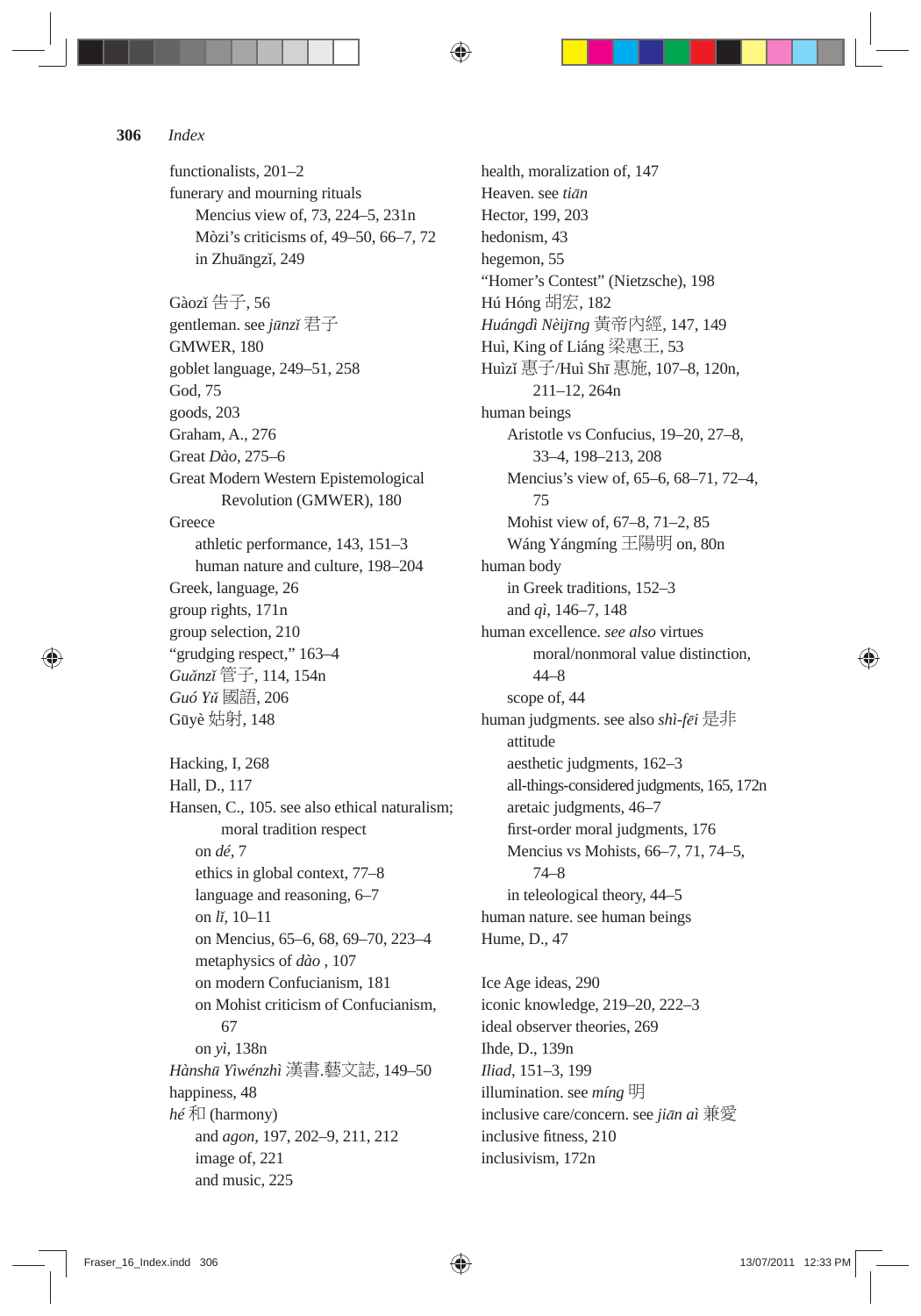incompetence. see *zhī* 知 individualism, 27–8, 199 intrinsic moral value. see virtue ethics intrinsic nonmoral value, 46 intuitionism, 274 intuitive knowledge, 217–18, 222–3 Ivanhoe, P., 57–9, 70, 231n

James, William, 37n Jì Yàn 季彥, 126–7 *jiàn* 諫 (remonstrance), 25–6, 206, 208 *jiān aì* 兼愛 (inclusive care/concern), 50–1, 51–2, 85, 87–8, 98 *jiào* 教 (teaching), 182–3, 192n Jiāo Xún 焦循, 74–5  $j\bar{i}$ *ng* 精 (vital essence), 148 *jīngfāng* 經方 (recipes), 149 *jūnzǐ* 君子 (gentleman/exemplary person) actions judged by Mencius, 41 and archery, 145, 204 body and appearance, 146–7 defined by Confucianism, 21, 25-6, 119, 128, 209, 243 Mohist notion of, 67, 95 justice (*dikaiosune*), 200 Jūyán 居延, 150

Kagan, S., 268–70 Kant, I, 28, 162–3 Kern, M., 130 kin selection, 210 kinship relationships. see *xiào* 孝 know-how. see *zhī* 知 knowledge, categories of, 200–1, 217–20 knowledge of the forms, 200–1, 273 *Kǒngcóngzǐ* 孔叢子, 126–7 Korsgaard, Christine, 36n Kuí 夔, music master, 130 Kupperman, J., 37n

language goblet language, 249–50 and reasoning, 6–7, 288–9, 291, 293 in Tang poems, 248, 250–3 uselessness of, 250

*Language and Logic in Ancient China* (Hansen), 6–7 Láo Sīguāng, 189-190 *Lăozĭ* 老子. see *Dàodéjīng* Lattimore, D., 247 laws Aristotelian notion of, 32 Confucian notion of, 23–4, 25, 32 Daoists' notion of, 242 levels of concept, 19 learning, 182, 183, 192n, 285 *lĭ* 禮 (ritual, ceremony, propriety) athletic performance, 144, 146–7, 204 defined by Confucianism, 10–11, 21, 24–5, 31, 68, 73–4, 234 defined by Daoists, 235-42 and feelings, 224–8 funerary and mourning rituals, 49–50, 66–7, 72, 73, 224–5, 231n, 249 and human character, 128, 129 iconic signs, 220–1 and moral intuitions, 217 *lì*  $\overline{A}$ <sup>[</sup>] (benefits/profits), 52, 53, 72, 97–8 Lǐ Bái 李白, 263n Liberalism, 193n *Lǐjì* 禮記 (Records of Ritual) on archery, 145–6, 204 court order and human relations, 220 on sounds and music, 127, 128, 137n, 225 Liú Zōngzhōu 劉宗周, 182 longevity, 148 *Lǚshì Chūnqiū* 呂氏春秋, 132–3, 148

MacIntyre, A., 37n, 167, 191n concept of traditions, 177–9, 185, 187, 188, 193n on contest and motivations, 203 on modern Confucianism, 181, 191 unified moral order, 168-9 Mackie, J., 270–4, 289–91 Makeham, J., 181 Maritain, J., 188 material virtues, 144–5, 146–50 material incentives, 96 Mǎwángduī 馬王堆, 149, 150, 154n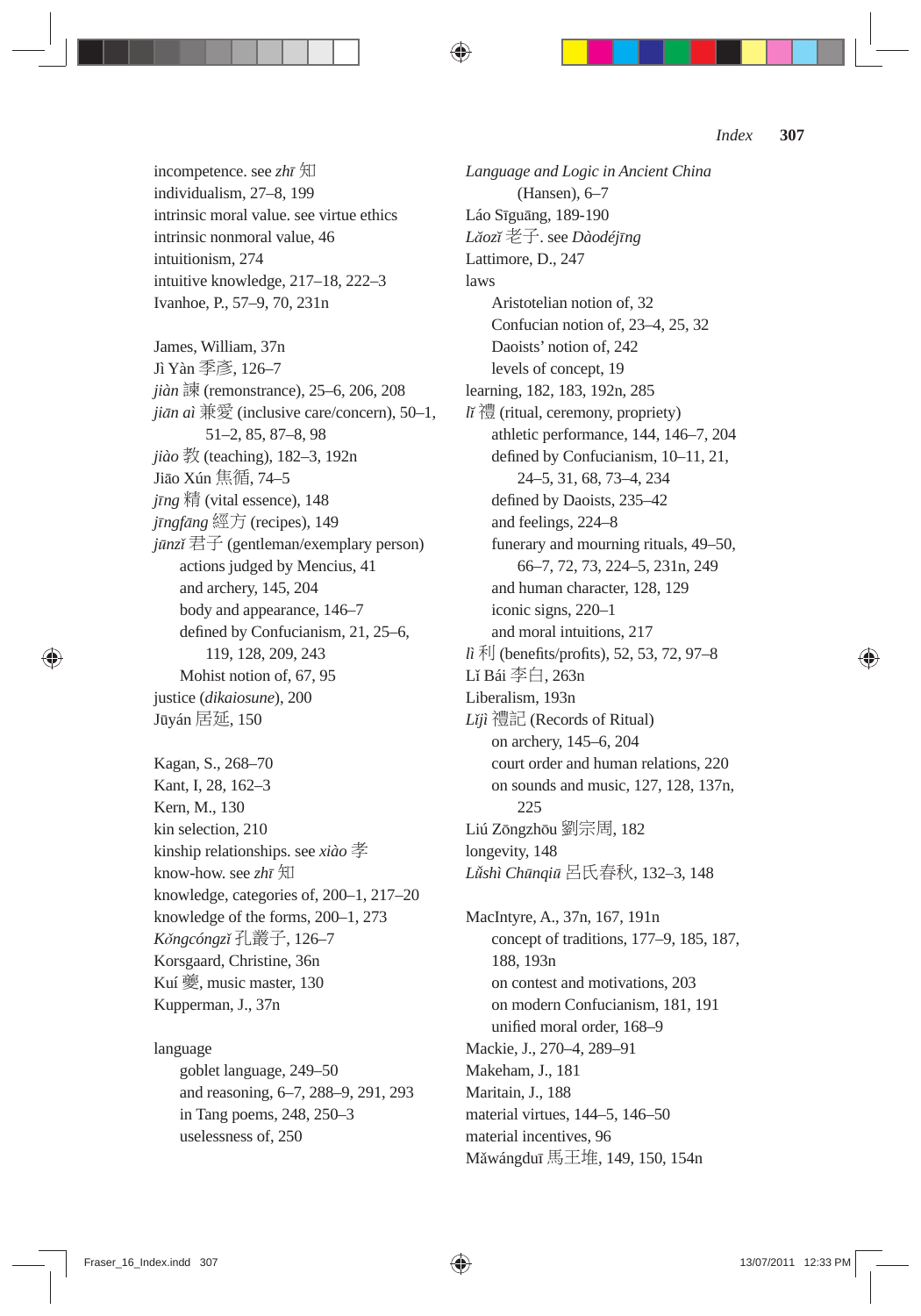medical practice, 148–50, 154n *měi* 美 (beautiful), 22 Mencius on archery, 145 as consequentialist, 41–2, 57–60 contestation of, 206–7 on feelings and rituals, 223–5 foundation of normative factors, 269 four virtues, 234 on human nature, 65–6, 68–71, 72–4, 75, 78n, 79n moral practice, 226, 230 on moralities, 283 on qì and physiognomy, 146–7 on ruling/rulers, 55–6, 207, 226 vs Mohists, 49–55, 56 metaethical naturalism, 270 *mêtis*, 151–2 Metzger, T., 181, 188–90, 179–80, 187 Militiades, 198 Mill, John S., 28 *míng* 明 interpretations of, 113, 136n musical aspects of, 131–5 *mìng*  $\hat{m}$  (command), 134 *míng* 名 (names/titles/fame), 125 Miyazaki, I, 209 model emulation, 95–6 models (*fǎ* 法), 95, 242 "Moderation in Funerals" (*Jié zàng xià* 節 葬下), 49–50 Mohists concept of action, 88–93 consequentialism, 2, 41–2 criticisms of Confucianism, 49–50, 66–7, 71–2, 74, 207 Jiāo Xún's criticism of, 74–5 laws of nature, 76–7, 78 Mencius' criticisms of, 50–5, 56 practical project, 93–6, 98–9 reform program, 83, 84, 85–8, 99–100 sources of motivations, 96–9 Moore, 273, 274 moral goodness. see rén  $\square$ moral intuitions, 217–18, 228–30 moral naturalism. *see* ethical naturalism

moral rightness. see *yì* 義 moral tradition respect conditions for, 164–6 interpretations of, 162–4 role for comparative ethics, 161, 166– 70, 176–7, 186–7 moralities cultivation of, 239–40 cultural pluralism, 212–13 defined, 197-8, 289, 291, 293 functional view of, 201–2, 211, 213n–14n narrative approaches to, 233–4 raison d'être, 237 utilitarian conception of, 229–30 moral/nonmoral value distinction, 44–8 mothers, as role term, 19, 30 motivations defined, 84 models of reasoning, 88–9, 92, 100n Mohists' concept of, 89–99 and moralities, 201–2, 209–11, 238–42 in poetic expression, 257–8 motive consequentialism, 269 Móu Zōngsān 牟宗三, 182, 183–5 *Mòzĭ* 墨子, 84, 114 MTR. *see* moral tradition respect music. see also *yuè* 樂 as analogy of consummate conduct, 21–2 metaphors for rulership, 131 musical conversation, 130

names, 125 *Nèiyè* 內業, 148 Neo-Confucianism, 182 Nestor, 151–2 Nichomachean Ethics, 32 Nietzsche, F., 198–200, 234, 238 Nivison, D., 100n, 101n nonmoral/moral value distinction, 44–8 "The Normative Impact of Comparative Ethics" (Hansen), 161, 176 normative naturalism. see ethical naturalism "Numbers and Techniques," 149, 150 Nylan, M., 129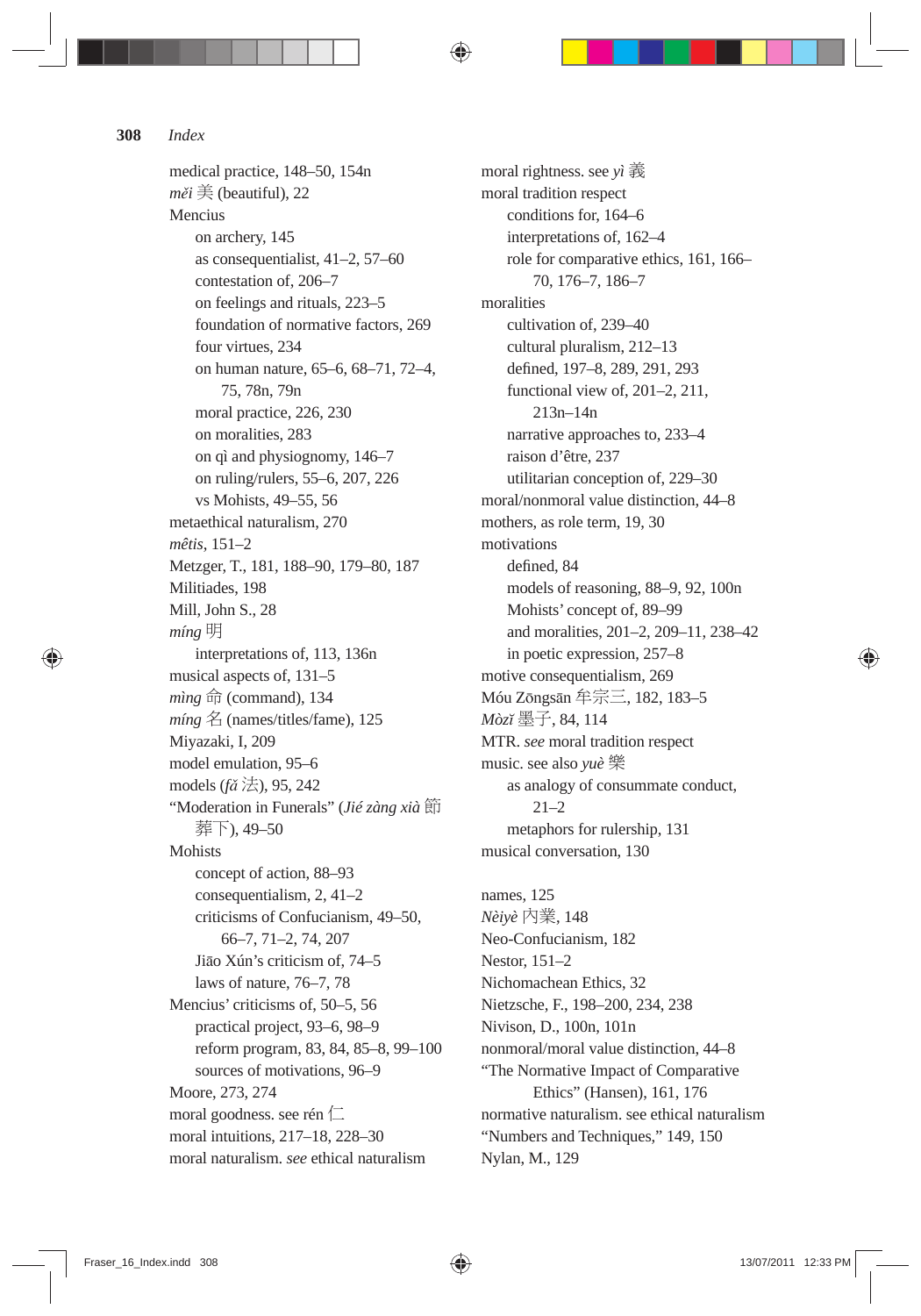objective act-consequentialism, 58–9 objective consequentialism, 49 *The Odes*. see *Shījīng* Okin, Susan M., 36n Olympic Games, 143 orchestras, 72, 74 Owen, S., 246 *pànjiào* 判教, 182, 184 parents Aristotelian notion of, 29–30, 32 Confucian notion of, 25–6 Mohist notion of, 87 in Tang poems, 249 paronomasia, 131–2, 133 peer approval, 98 Peirce, C., 219 perfectionism, 43, 44 persuasion, 93, 95 phenomenology, 34 philosophy, vs authority, 77–8 physical performance. *see* athletic performance physiognomy, 146–7, 150 Picken, L., 132 Plato *agon* spirit, 199 divine and traditions, 75–6, 79n, 273 on Socrates, 200 poetic tradition, 245–6, 255–7 positivism, 272 power. see *dé* 德 practical reasoning, 2–3, 88–9, 92, 100n propriety. see *lǐ* 禮; *yì* 義 psychological behaviorism, 92 public concert, 72, 74 puns, 131–2, 133

*qì* 氣 276 Confucius's notion of, 112 Daoist notions of, 147, 148 Guǎnzĭ's notion of, 154n Mencius's notion of, 146

Railton, P., 49 Rawls, J., 43–5 reasoning. see also *shì-fēi* 是非 attitude and language, 6–7, 288–9, 291, 293 models of, 2–3, 88–9, 92, 100n nature of, 6–7, 287–8 "Recipes and Methods," 149–50 "recognition respect," 162–3 Records of Ritual. see *Lǐjì* 禮記 Regan, T., 171n remonstrance, 25–6, 206, 208  $rén \left\lfloor \frac{m}{m} \right\rfloor$  (moral goodness/benevolence/ consummate person/authoritative conduct) and archery, 145–6 and compassion, 54, 68 defined by Confucians,  $1-2$ ,  $18-24$ ,  $31$ , 32, 33, 34, 145–6, 227, 234 defined by Daoists, 235-42 defined by Mohists, 86 moral value of, 48 in ruling, 55–6 *Republic* (Plato), 200 right, *vs* good, 44–5 right-derived moral good, 44–5 ritual propriety. see *lĭ* Robins, D., 79n role ethics, 208 conflicts between roles, 253-5 consummate conduct, 20–4 exemplary persons, 25–6 ritual propriety, 24–5 and Western ethics, 17–20, 28–35 role models. see *jūnzǐ* 君子 Rosemont, Henry, 206 Ruists. see Confucianism rule consequentialism, 269 rule utilitarianism, 269 ruling/rulers Mencius on, 55–6, 207, 226 Mohists on, 98–9 and music, 129, 131, 134–5, 225 and people's hardship, 220 relationship with ministers, 206 Xúnzǐ on, 126 and *zhèngmíng*, 135n–6n Russell, B., 273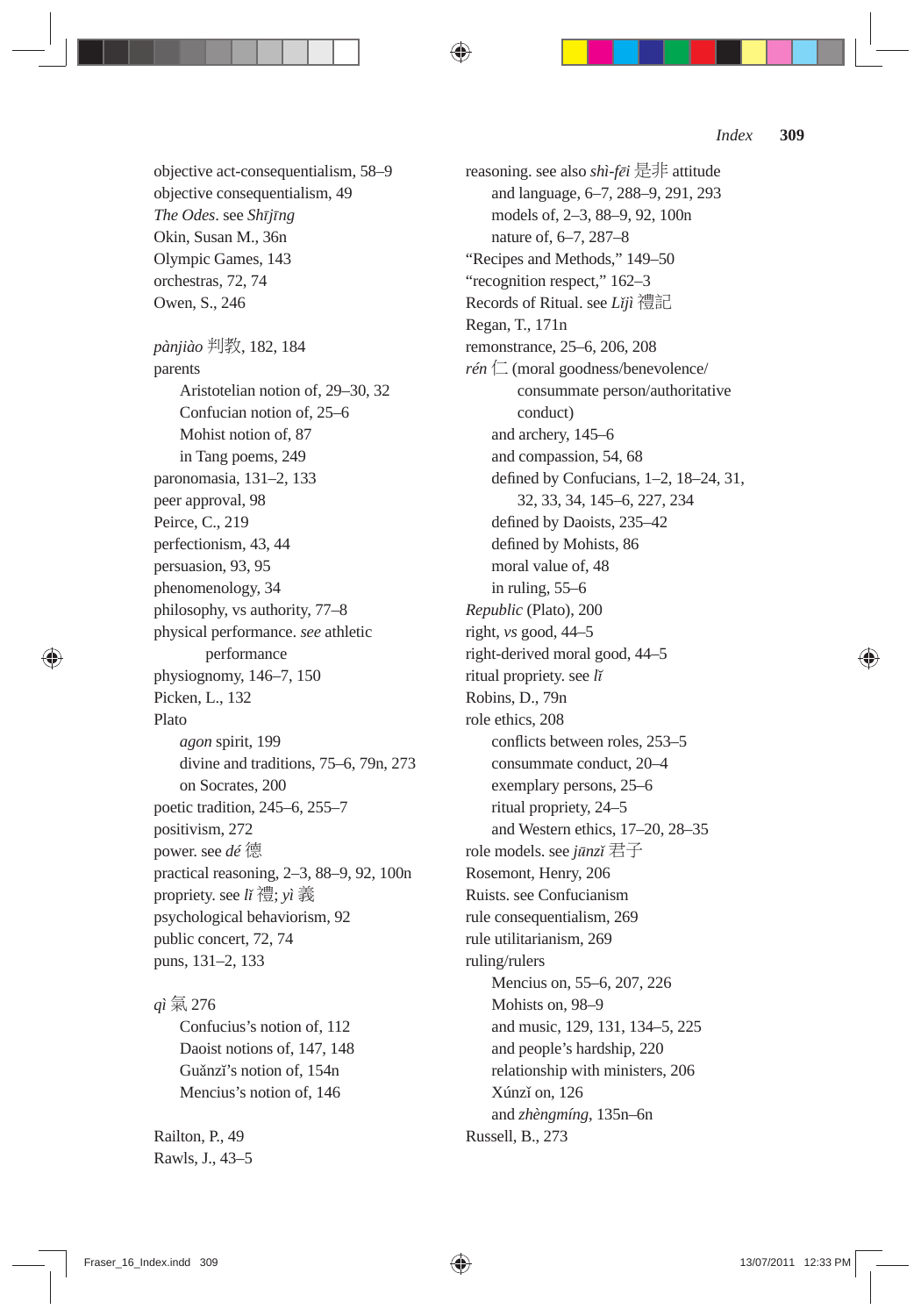sages Confucian view of, 56, 71, 243 Daoists view of, 148 *Gǔanzǐ* on, 154n Salmon, W., 277–8 Saussy, H., 130 Scanlon, T., 269 scholarship, 182, 183, 192n, 285 scholastic tradition, 181 Schwartz, B., 6 "Seesaw Effect," 180 self-cultivation. *see* embodied self cultivation self-interest, 97–8 sentential knowledge, 218–19, 228 sexual arts, 149, 150 *shén* 神 (spirit), 112, 148 Shèn Dào 慎到, 275–6, 277 *shén rén* 神人, 148 *shēng* 聲 (sound), 127, 128–35, 139n *shèngrén* 聖人. see sages *shí* 實, 125, 136n *shì-fēi* 是非 attitude, 88–91, 92–4, 96–7, 100n Daoist notion of, 114 *Shījīng* 詩經, 129–31, 132, 138n sacrificial festival, 221 *Shīzǐ* 尸子, 134 shù 恕 (sympathetic consideration, moral imagination), 28 *Shū Jīng* 書經, 129–30 *Shùn* 舜, 207 Shun, K., 78n, 79n *Shuō Yuàn* 說苑, 127 on moral instruction, 129 on music and ritual, 128 *Shùshù* 數術, 149, 150 Siemens, W., 199 signs, 219–20 Slater, M., 172n Sober, E., 210 social encouragement, 96 social order. see *zhì* 治 social reform, 85–8 Socrates, 75–6, 199–200, 201 Sòng Kēng 宋鈃, 53

"A Song of My Thoughts on Traveling from the Capital to Fèngxiān" (Dù Fŭ), 250–1 allusions to *Zhuāngzǐ*, 248–50 background and depictions, 247–8 ethical commitments, 246 ethical tensions, 253–7, 259–60 forms of poetic expression, 257–9 linear and non-sequential presentation, 252–3 texts of, 260–3 Sophocles, 153 sound, 127, 128–35, 139n speech, 95, 130, 137n–8n spirits, 148 sports. see athletic performance state of nature, 89–90, 91–2 statements, 95, 130, 137n–8n Sterckx, R., 127 *sú* 俗 (custom) vs *yì* 義 (right), 66–7 subjective consequentialism, 49, 58 supernaturalism, 273 Svensson Ekström, M., 138n *Symposium* (Plato), 79n

Tang dynasty, 247 teaching, 182–3, 192n teleological theory, 34, 43–6 "Ten postures," 155n thin values, 188 Thrasymachus, 200  $t$ *iān*  $\overline{\mathcal{F}}$  (nature, heaven) Mohists on, 76, 86–7 potter's wheel of, 113, 114 *tiān-dào* 天道 (way of nature/heaven), 275, 276 Tiwald, J., 172n tolerance, 168, 176, 177 *tǒng* 統 ("interconnecting thread"), 182 traditionalists, 66, 74 traditions. see also *lǐ* 禮; moral tradition respect concept of, 177–8, 181, 187 type-token relations, 275, 278–9

unified moral order, 167-9, 170, 186 unity, 207–8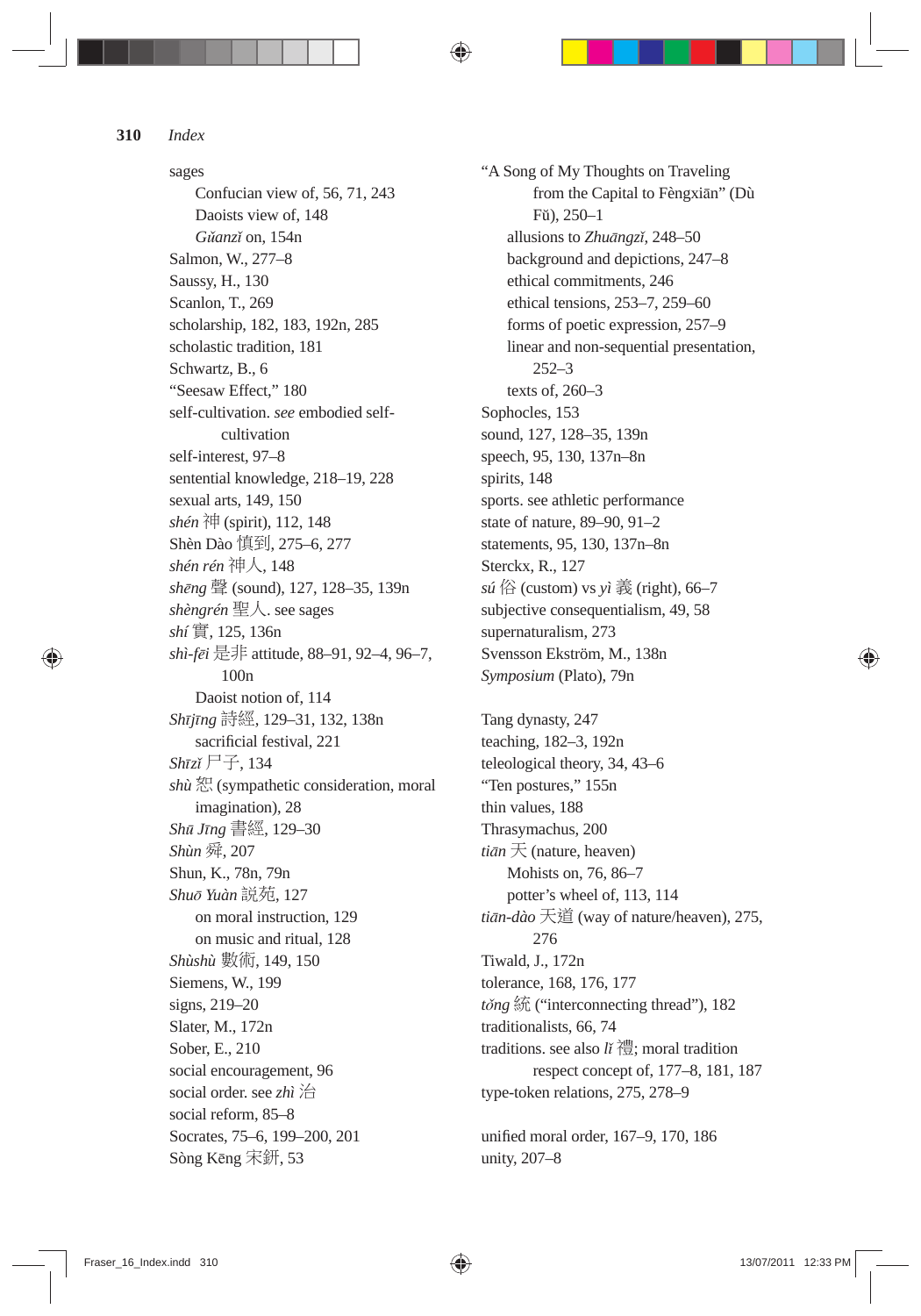Universal Declaration of Human Rights, 188 universal love, 50–1, 51–2, 85, 87–8, 98 universal moral synthesis, 167–9, 170, 186 universalism, 28–33 universe, 276 uselessness, 109–10, 120n, 249, 250 utilitarianism characteristics of, 43, 269 conception of moralities, 229–30 status of persons, 165 *vs* Confucianism, 28–30, 32 Van Norden, B., 78n, 171n Van Zoeren, S., 128, 129, 131 verificationism, 272 vice, 48 "village honest person," 257 virtue ethics Western vs Chinese, 1–3, 17–20, 26–35, 151–3, 271–2, 293. *see also* ethical naturalism; role ethics defined, 46-7, 60, 143, 268-70 virtues Aristotelian vs Confucian, 1–2, 18–24, 31, 32–4, 151–3 Confucian notions of, 144–50, 234, 257 Daoist notions of, 147, 148, 235–7 Hume's notion of, 47, 60 Mohist notion of, 86–8, 92, 93, 94, 97 voluntarism, 101n

Walzer, M., 188 Wàn Jùnrén 万俊人, 37n Wáng Chōng 王充, 147 Wáng Yángmíng 王陽明, 69–70, 80n way. see dào *wén* 聞 (hearing/smelling), 126, 128 Whose Justice? Which Rationality? (MacIntyre), 187 Wilson, D., 210 wisdom, 21, 68–9 Wittgenstein, L., 288 Wong, D., 172n worthlessness, 109–10, 120n, 249, 250 *wù* 物 (things), 117

Xià Yŏng 夏勇, 207  $xiao \not\equiv$  (family reverence/filial piety), 28–33 Confucian notion of, 20–6, 59–60, 220 Mohist notion of, 87 *xīn* 心 , 29 *xìng* 性. see human beings Xióng Shílì 熊十力, 182, 183, 184 Xuān, King of Qí 齊宣王, 55 Xuánzōng 玄宗, Emperor of Tang, 247 *xué* 學 (learning/scholarship), 182, 183, 192n, 285 Xúnzĭ 荀子 on human nature, 70 on *jiàn* 諫 (remonstrance), 206 and Mencius, 207 on moral instruction, 129, 201 on physiognomy, 147 on *shēng yuè* 聲樂 (sound and music), 127, 132, 138n on *zhèngmíng* 正名 (right names), 125–6, 133–4

Yàn 晏, 206 *yán* 言 (speech/statements), 95, 130, 137n–8n Yán Huí 顏回, 112, 119, 205 Yáng Zhū 楊朱, 56, 74–5 *yǎngshēng* 養生 (cultivating life). see embodied self-cultivation *yì* 義 (moral rightness/appropriateness/ propriety) defined by Confucianism, 21, 22, 24, 28, 53–4, 68, 234 defined by Daoists, 235-42 defined by Mohists, 86-7, 90, 96-7 and *qì*, 146 vs *sú* 俗 (custom), 66–7 Yì lǐ 儀禮, 204 Yí Zhī, 51 *yín* 淫, music, 127, 128, 132, 133, 138n Yínquèshān 銀雀山, 150  $y\hat{u} \overset{\text{def}}{\sim}$  (desires), 89 Yu, J., 18 Yu Yingshi, 182 *yǔzhòu* 宇宙 (universe), 276